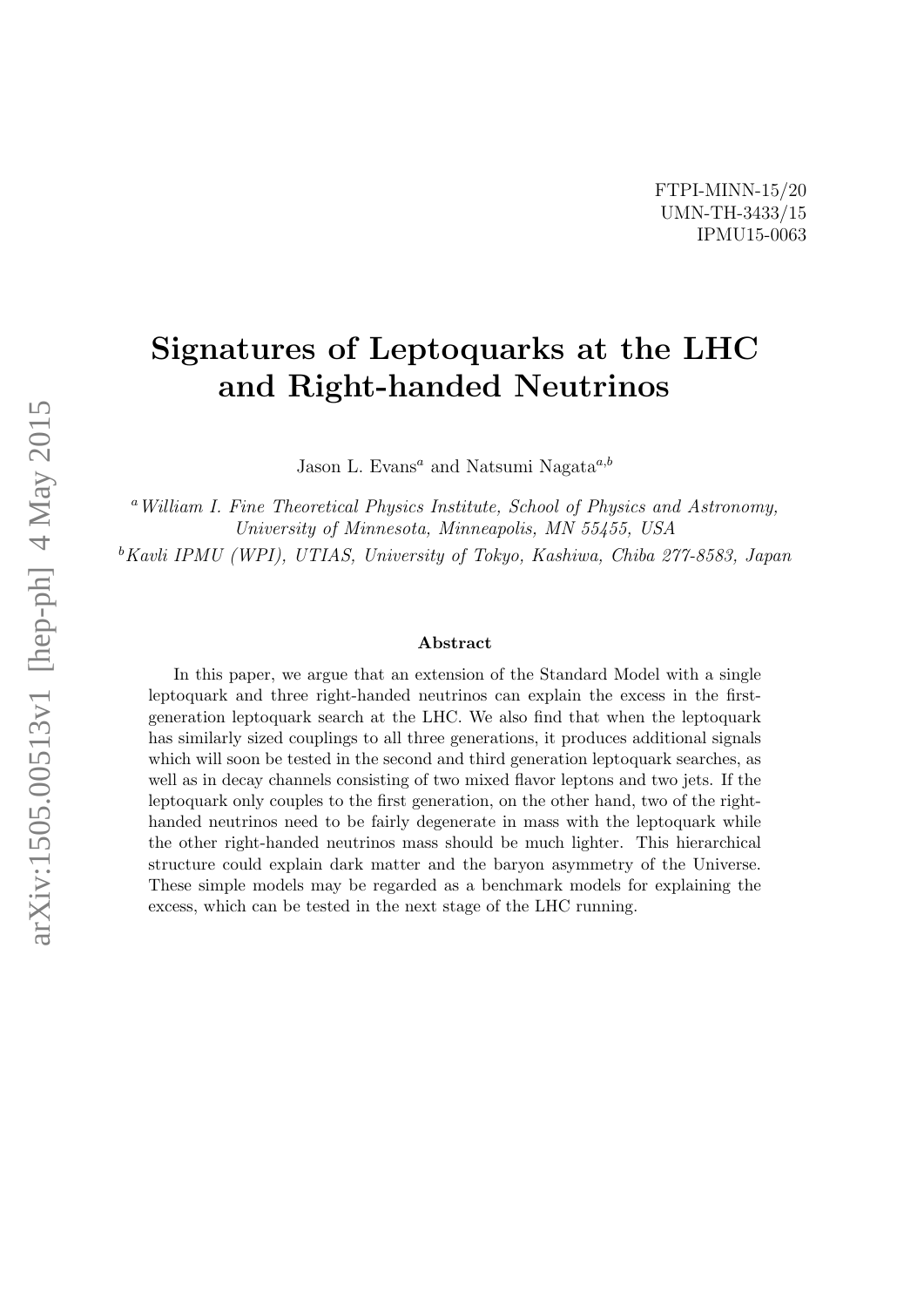### 1 Introduction

Leptoquarks are particles that have both baryon number and lepton number, and appear in various beyond the standard model theories. For example, some grand unified theories (GUTs), such as SU(5) [\[1\]](#page-19-0),  $SU(4)_C \otimes SU(2)_L \otimes SU(2)_R$  [\[2\]](#page-19-1), or SO(10) [\[3,](#page-19-2) [4\]](#page-19-3) contain such particles. They are also found in technicolor models [\[5,](#page-19-4) [6\]](#page-19-5) or other composite models [\[7\]](#page-19-6). Leptoquark searches, therefore, provide a powerful test for these theories beyond the Standard Model (SM).

Recently, the CMS collaboration announced that they observed an excess in the firstgeneration leptoquark search [\[8\]](#page-19-7). They analyzed the 8 TeV LHC data with the integrated luminosity of 19.6 fb<sup>−</sup><sup>1</sup> , and looked for first-generation leptoquarks in channels consisting of two electrons and at least two jets  $(eejj)$ , or an electron, a neutrino and at least two jets  $(e\nu j\eta)$ . An excess was found in both of these channels. However, this excess was only found after optimizing the event selection for leptoquarks with a mass of 650 GeV. The significance of the excess is estimated to be 2.4 $\sigma$  and 2.6 $\sigma$  in the eejj and evjj channels respectively [\[8\]](#page-19-7). These excesses are, however, much smaller than those expected for a minimal extension of the SM with a leptoquark. In fact, the analysis carried out in Ref. [\[8\]](#page-19-7) has excluded leptoquarks with masses less than 1005 (845) GeV if the branching fraction of the leptoquarks into an electron and a quark is equal to  $1(0.5)$ . These constraints can be significantly relaxed, if the branching fraction to an electron and a jet are reduced. Actually, this suggests that leptoquarks have additional decay modes other than those with  $eejj$  and  $evjj$  final states. Not surprisingly, leptoquarks may have a richer structure than is found in these naive models.

Stimulated by this observation, various interpretations of the excess have been proposed in the literature so far. For example, the authors in Ref. [\[9\]](#page-19-8) introduce a coloron in addition to a leptoquark which could also explain the anomaly observed by the CMS collaboration in the searches for a right-handed  $W$  gauge boson plus a heavy neutrino [\[10\]](#page-19-9). See also Ref. [\[11\]](#page-19-10) for an explanation of both of these excesses with vector-like leptons. Other leptoquark models with a dark matter (DM) candidate are considered in Refs. [\[12,](#page-19-11) [13\]](#page-19-12). These models may also explain the excess in the two opposite-sign sameflavor leptons with greater than two jets and missing transverse energy [\[14\]](#page-19-13) channel. In supersymmetric theories, the existence of the R-parity violating interactions may induce the observed excess; this possibility is discussed in Refs. [\[15–](#page-19-14)[17\]](#page-20-0).

In this paper, we study another, in fact quite simple, model which can explain the excess in the first-generation leptoquark searches. This model consists of adding a single leptoquark and three right-handed neutrinos to the SM. In contrast to previous work, we only consider renormalizable interactions. As will be seen below, this model can actually account for the observed excess. It turns out that when the leptoquark couples to all three generations, signals in the second and third generation leptoquark searches are expected to appear in the near future. Furthermore, decay modes containing a pair of mixed flavor leptons and two jets are also expected. If the leptoquark only couples to the first generation fermions, on the other hand, two of the right-handed neutrinos masses are required to be somewhat degenerate with the leptoquark mass. The remaining right-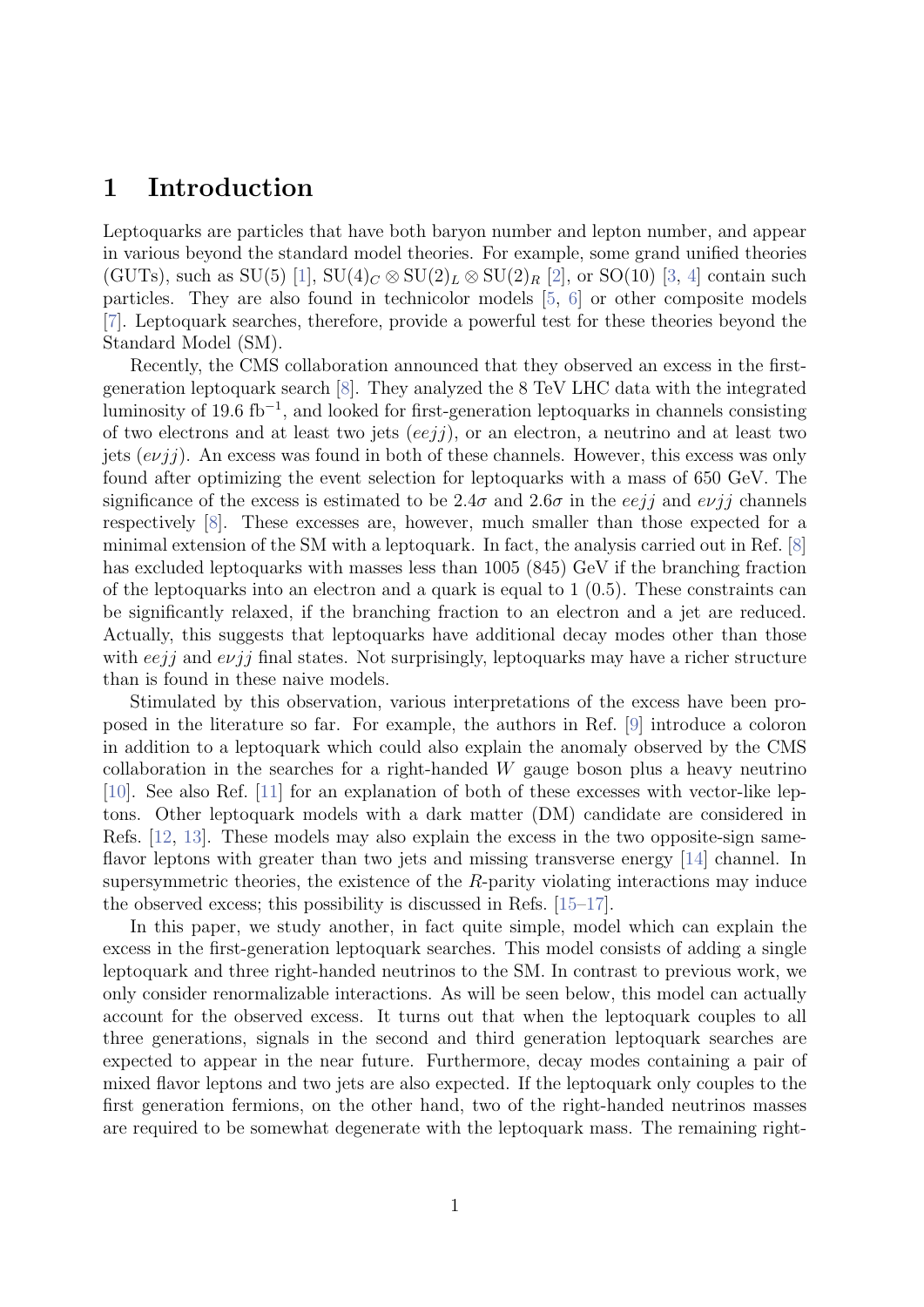| Leptoquarks                   | $\vert \text{ SU(3)}_C \otimes \text{SU(2)}_L \otimes \text{U(1)}_Y \vert$ | Renormalizable couplings                                                                              |
|-------------------------------|----------------------------------------------------------------------------|-------------------------------------------------------------------------------------------------------|
| $S_0$                         | $(3,1,-1/3)$                                                               | $S_0 Q_L^{\dagger} L_L^{\dagger}$ , $S_0 u_R^{\dagger} e_R^{\dagger}$ , $S_0 Q_L Q_L$ , $S_0 u_R d_R$ |
| $\widetilde{S}_0$             | $(3, 1, -4/3)$                                                             | $\widetilde{S}_0 d_R^{\dagger} e_R^{\dagger}, \widetilde{S}_0 u_R u_R$                                |
| $S_1$                         | $(3,3,-1/3)$                                                               | $S_1 Q_L^{\dagger} L_L^{\dagger}$ , $S_1 Q_L Q_L$                                                     |
| $S_{1/2}^{\dagger}$           | $(3, 2, +7/6)$                                                             | $S_{1/2}^{\dagger}Q_{L}^{\dagger}e_{R}, S_{1/2}^{\dagger}u_{R}^{\dagger}L_{L}$                        |
| $\widetilde{S}_{1/2}^\dagger$ | $(3, 2, +1/6)$                                                             | $\widetilde{S}_{1/2}^{\dagger}d_{R}^{\dagger}L_{L}$                                                   |

<span id="page-2-1"></span>Table 1: Quantum numbers of scalar leptoquarks and possible renormalizable interactions containing leptoquarks. We follow the notation in Ref. [\[18\]](#page-20-1).

handed neutrino should be lighter than the electroweak scale. This hierarchical structure in the right-handed neutrino sector is quite interesting since the lightest right-handed neutrino can be a DM candidate while the other two could help explain the baryon asymmetry of the Universe (BAU). We will briefly discuss these possibilities.

### 2 Model

To begin with, let us describe our model with a 650 GeV leptoquark, which could account for the excess recently observed by the CMS collaboration [\[8\]](#page-19-7). A comprehensive list of leptoquarks<sup>[1](#page-2-0)</sup> is found in Refs. [\[19,](#page-20-2) [20\]](#page-20-3). In this paper, we focus on scalar leptoquarks since massive vector particles require additional complexity in order to explain their masses, i.e., the Higgs mechanism. We list scalar leptoquark models in Table [1.](#page-2-1) Among them, the first three types of leptoquarks cannot be assigned a definite baryon  $(B)$  and lepton  $(L)$  number such that the interactions of the leptoquarks conserve these charges [\[21\]](#page-20-4), since they have both leptoquark and diquark couplings. In these cases, the tree-level exchange of leptoquarks induces proton decay [\[21–](#page-20-4)[24\]](#page-20-5), which is stringently constrained by experiments.[2](#page-2-2) For this reason, we do not consider these possibilities in this paper. For the other two leptoquarks,  $S_1^{\dagger}$  $\tilde{S}_{1/2}^{\dagger}$  and  $\tilde{S}_{1/2}^{\dagger}$ , there exist baryon-number violating dimensionfive operators which are again problematic for proton decay. As discussed in Ref. [\[24\]](#page-20-5), these operators can be forbidden by a  $\mathbb{Z}_3$  symmetry under which each field transforms as  $\psi \to \exp[2\pi i(B-L)/3]\psi$ . This symmetry could be a remnant of the U(1)<sub>B−L</sub> symmetry [\[25](#page-20-6)[–27\]](#page-20-7), which can be realized naturally in grand unified theories  $(GUTs)$ .<sup>[3](#page-2-3)</sup> Notice that this  $\mathbb{Z}_3$  symmetry cannot suppress the tree-level proton decay for  $S_0$ ,  $\tilde{S}_0$ , and  $S_1$ , since

<span id="page-2-2"></span><span id="page-2-0"></span><sup>&</sup>lt;sup>1</sup>For a review, see the "LEPTOQUARKS" section written by S. Rolli and M. Tanabashi in Ref. [\[18\]](#page-20-1).

<sup>&</sup>lt;sup>2</sup>In the case of  $S_0$ , additional W-boson exchange is required for proton decay to occur, since the  $\widetilde{S}_0u_Ru_R$  interaction should include either charm or top quark due to the antisymmetry in the color indices. The proton decay bound is still severe in this case.

<span id="page-2-3"></span><sup>&</sup>lt;sup>3</sup>For instance, the vacuum expectation value (VEV) of a  $672$  of  $SO(10)$  spontaneously breaks the  $U(1)_{B-L}$  symmetry into the  $\mathbb{Z}_3$  symmetry [\[28,](#page-20-8) [29\]](#page-20-9).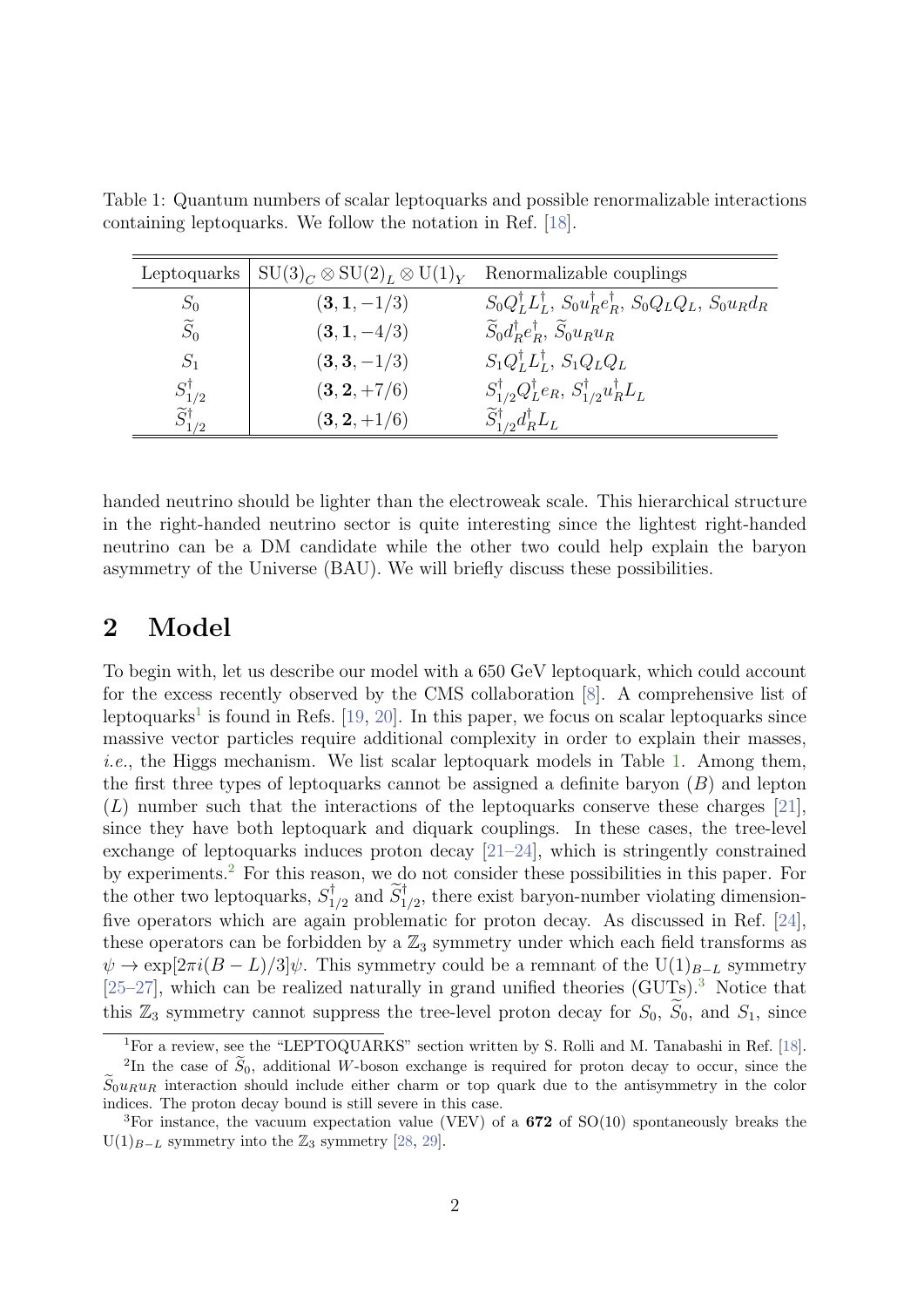the renormalizable interactions given in Table [1](#page-2-1) conserve  $B - L$ . In what follows, we will assume that the leptoquarks  $S_1^{\dagger}$  $\widetilde{S}_{1/2}^{\dagger}$  and  $\widetilde{S}_{1/2}^{\dagger}$  do not lead to proton decay problems and focus on these two possibilities.

As is often the case for a new scalar particle coupling to quarks and leptons, the addition of a leptoquark will, in general, cause flavor/CP problems. New interactions of a leptoquark with quarks and leptons may induce flavor-changing neutral currents (FCNC) and/or charged lepton flavor violation (CLFV), which are severely restricted by low-energy precision experiments. Furthermore, leptoquarks can also contribute to the electron and muon anomalous magnetic dipole moments, and the electric dipole moments of quarks and leptons; again the contribution should be small enough to be consistent with current experiments. For the existing constraints on leptoquarks from low-energy precision experiments, see Refs. [\[30–](#page-21-0)[38\]](#page-21-1). These bounds are especially severe for leptoquarks which couple to both left- and right-handed quarks simultaneously, like  $S_1^{\dagger}$  $_{1/2}^{\prime\prime}$  $_{1/2}^{\prime\prime}$  $_{1/2}^{\prime\prime}$  in Table 1 [\[30\]](#page-21-0). For this reason,  $\widetilde{S}_{1/2}^{\dagger}$  is more promising. Although it may be possible to construct a viable model with  $S_1^{\dagger}$  $\tilde{S}_{1/2}^{\dagger}$ , in this paper, we focus on  $\tilde{S}_{1/2}^{\dagger}$ , and for brevity denote it by S in the following discussion.

As seen in Ref.  $[8]$ , the CMS collaboration observed a slight excesses in both the *eejj* and the  $e\nu jj$  channels. It may seem problematic that we consider the  $\widetilde{S}_{1/2}^{\dagger}$  leptoquark since it can only give rise to the eejj or  $\nu \nu jj$  modes and not  $e\nu jj$  mode. Furthermore, the result in Ref. [\[8\]](#page-19-7) indicates that leptoquarks have additional decay modes beyond those which produce the observed eejj and  $evij$  final states. This motivates us to consider the possibility that the leptoquarks couple to other particles that are singlet under  $\text{SU}(3)_C \otimes \text{U}(1)_{\text{EM}}$ . With these additional couplings, it is possible to obtain the  $e\nu j j$ -like events from decays to this singlet particle which yields a missing transverse energy signal. In addition, these singlet particles allow us to hide the signature of leptoquarks if their masses are somewhat degenerate with the leptoquark mass, since the jets produced from the leptoquark decays become too soft to be detected. These additional hidden decay modes also result in a reduction of the branching fraction of the leptoquark to other states. Here, we will consider a singlet fermion which is coupled to the leptoquark through renormalizable interactions only.<sup>[4](#page-3-0)</sup> The additional interactions of the leptoquarks are restricted by the SM gauge symmetries. The SM gauge symmetries indicate that these interactions should contain a quark field since leptoquarks are colored. The singlet fields should be fermionic in order to form a renormalizable Lorentz scalar from a leptoquark, a quark, and a singlet field. As we will see shortly, the leptoquark S actually has such an interaction with a singlet.[5](#page-3-1)

The leptoquark S has  $B = 1/3$  and  $L = -1$  in order for the model to preserve B and L. Thus, unless the leptoquark coupling with the singlet violates lepton number,

<span id="page-3-0"></span><sup>&</sup>lt;sup>4</sup>In Refs. [\[12,](#page-19-11) [13\]](#page-19-12), on the other hand, leptoquarks are assumed to interact with a DM candidate through non-renormalizable interactions.

<span id="page-3-1"></span><sup>&</sup>lt;sup>5</sup>Notice that  $S_1^{\dagger}$  $\tilde{I}_{1/2}^{\dagger}$  does not couple to singlet fields via renormalizable interactions. In this sense,  $\tilde{S}_{1/2}^{\dagger}$ is the only candidate for our considerations. However, it does still offer the possibility of hidden decays to other generations.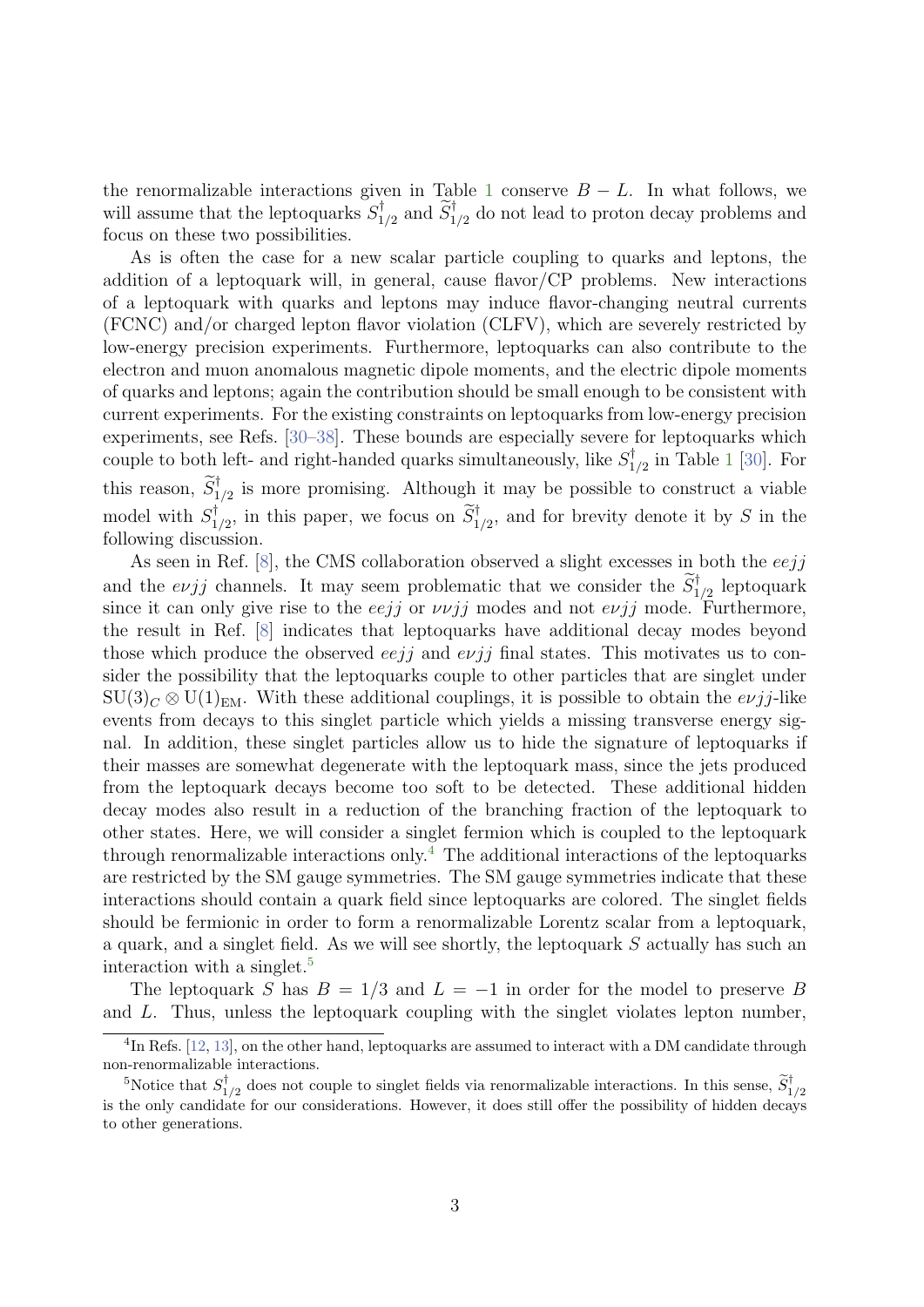the singlet fermions should have  $|L| = 1$ . This charge assignment implies that these singlet fermions can be identified as right-handed neutrinos  $\nu_R$ . Indeed the presence of right-handed neutrinos is well-motivated by the observation of neutrino oscillations, which indicates neutrinos are massive. Based on the above discussion, we consider an extension of the SM to which a leptoquark S and three right-handed neutrinos  $\nu_{R_i}$   $(i = 1, 2, 3)$  are added.

The relevant interactions for our discussion are then given by:

$$
\mathcal{L}_{int} = -\lambda_{ij} \epsilon_{\alpha\beta} (\overline{d_i})_a P_L(L_j)^{\alpha} S^{a\beta} - h_{ij} (\overline{Q_i})_{a\alpha} P_R \nu_j S^{a\alpha} \n- y_{ij} \epsilon_{\alpha\beta} \overline{\nu_i} P_L(L_j)^{\alpha} H^{\beta} - \frac{1}{2} M_i \overline{\nu_i}^c P_R \nu_i + \text{h.c} ,
$$
\n(1)

where i, j are the generation indices; a represents the color index;  $\alpha$ ,  $\beta$  are  $SU(2)_L$  indices; c indicates the charge conjugation;  $\epsilon_{\alpha\beta}$  is the antisymmetric tensor with  $\epsilon_{12} = -\epsilon_{21} = +1$ ;  $P_{L/R} \equiv (1 \mp \gamma_5)/2$ . For later use, we write the SU(2)<sub>L</sub> components of the leptoquark  $S^{a\alpha}$ as

$$
S^a = \begin{pmatrix} S_u^a \\ S_d^a \end{pmatrix} . \tag{2}
$$

The relative size of the neutrino Yukawa couplings  $y_{ij}$  and Majorana masses  $M_i$  are chosen such that the left-handed neutrinos have small masses consistent with the oscillation experiments. All of the interactions except for the Majorana mass terms conserve both baryon and lepton number, and thus do not induce rapid proton decay. The off-diagonal components of  $\lambda_{ij}$  are strongly restricted by flavor experiments, and thus we assume the new couplings introduced above are diagonal, *i.e.*,  $\lambda_{ij} = \lambda_i \delta_{ij}$  and  $h_{ij} = h_i \delta_{ij}$ . Of course, this assumption can be relaxed within the experimental limits.

### 3 Leptoquark signature at LHC

At the LHC, leptoquarks are produced through gluon fusion and quark-antiquark annihilation. Their production cross sections are predominantly determined by the strong interactions, and the new coupling constants  $\lambda_i$  and  $h_i$  give only a negligible contribution to the leptoquark production since they are assumed to be very small. The reason for this will be clarified below. The NLO computation of the leptoquark pair production cross section is given in Ref. [\[39\]](#page-21-2).

After being produced,  $S_u$  decays into the  $d_R e_L^c$  or  $u_L \nu_R^c$  final state, while  $S_d$  decays into the  $d_R \nu_L^c$  or  $d_L \nu_R^c$  channel. The partial decay widths of these decay modes are as follows:

$$
\Gamma(S_u \to d_{Ri}e_{Li}^c) = \Gamma(S_d \to d_{Ri}\nu_{Li}^c) = \frac{|\lambda_i|^2 M_{\text{LQ}}}{16\pi} ,
$$
  
\n
$$
\Gamma(S_u \to u_{Li}\nu_{Ri}^c) = \Gamma(S_d \to d_{Li}\nu_{Ri}^c) = \frac{|h_i|^2 M_{\text{LQ}}}{16\pi} \left[1 - \frac{M_{R_i}^2}{M_{\text{LQ}}^2}\right]^2 ,
$$
\n(3)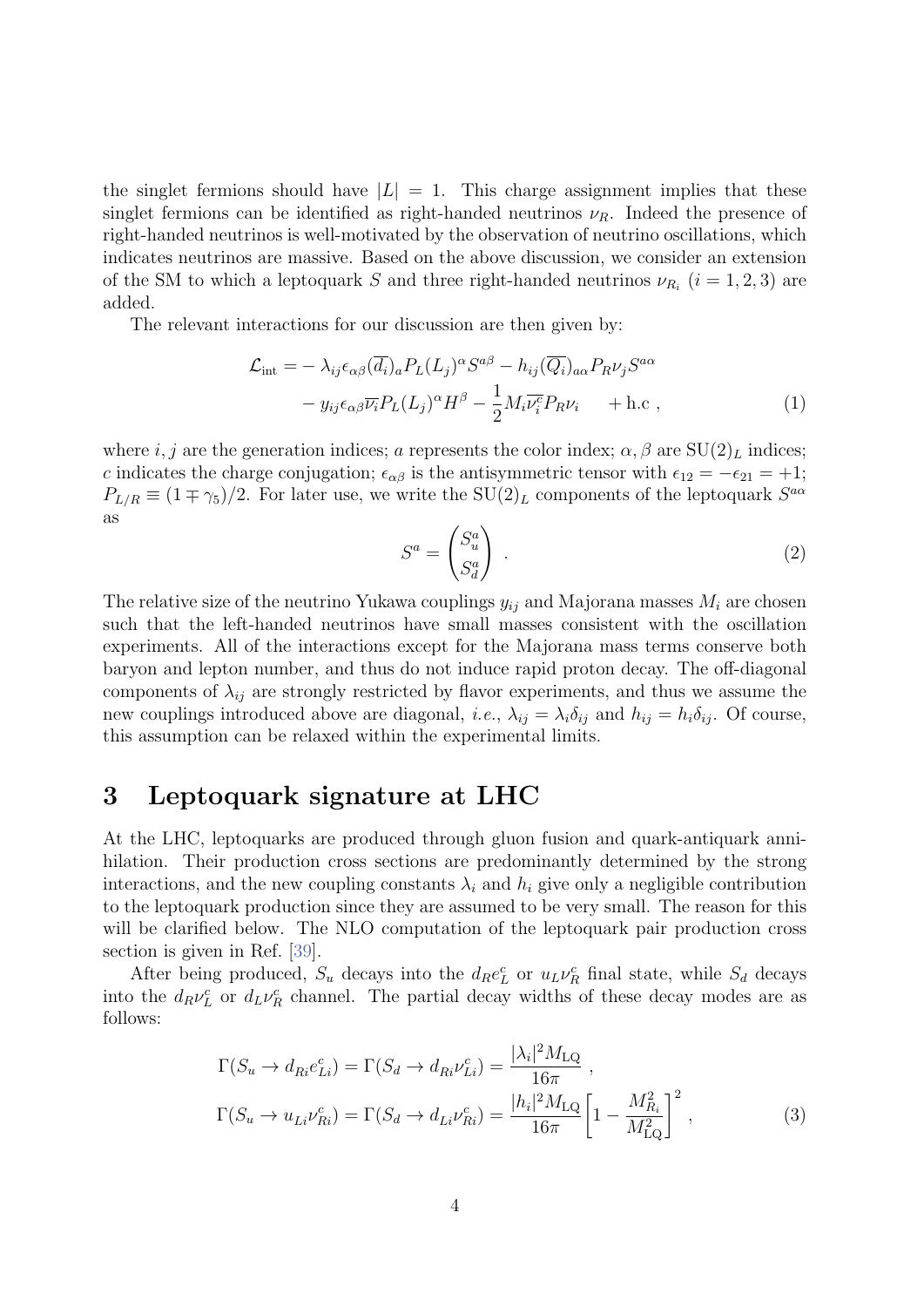where  $M_{\text{LQ}}$  and  $M_{R_i}$  are the masses of the leptoquark S and right-handed neutrinos, respectively. A pair production of  $S_u$  can yield both the every and the every signals, while  $S_d$  gives  $\nu \nu j j$  signals only. Since the first-generation leptoquark searches by the CMS collaboration only look for the former two signals, the production of  $S_d$  is irrelevant for our discussion.

In these searches, the event selection for both  $eejj$  and  $vejj$  signals is optimized for each leptoquark mass by imposing additional cuts beyond those referred to as the preselection cuts. A list of these cuts can be found in Ref. [\[8\]](#page-19-7). After all the cuts are imposed, the number of the lepto-quark events is estimated to be 125.85(58) and 37.22(37) in the eejj and evjj channels, respectively, for  $M_{\text{LQ}} = 650 \text{ GeV}$ . Since the NLO production cross section for a 650 GeV leptoquark is determined to be 13.2 fb [\[39\]](#page-21-2), the signal acceptances for the leptoquarks are  $48.6\%$  and  $28.8\%$  for *eejj* and *evjj* [\[9\]](#page-19-8) channels, respectively, for the integrated luminosity 19.6 fb<sup>-1</sup>. On the other hand, 36 events are observed with  $20.49 \pm 2.14$ (stat)  $\pm 2.45$ (syst) events expected in the *eejj*, and in the *evjj* channel 18 events are detected with  $7.54 \pm 1.20$ (stat)  $\pm 1.07$ (syst) events expected. Therefore, to explain these excesses the branching fractions of the  $S_u \to de^c$  and  $S_u \to u^c$  are required to be

<span id="page-5-1"></span>
$$
BR(S_u \to de^c) \simeq 0.35 ,
$$
  
\n
$$
BR(S_u \to u\nu^c) \simeq 0.20 .
$$
\n(4)

Clearly, the leptoquarks must have additional decay channels.

One of the most straightforward and simple explanations of the additional decay channels is that the leptoquark also decays into second and third generations quarks and leptons. We refer to this scenario as Model I in what follows.<sup>[6](#page-5-0)</sup> For the assumption  $M_{R_i} \ll M_{LQ}$ , the branching fractions of  $S_u$  are given by

$$
BR(S_u \to de^c) = \frac{|\lambda_1|^2}{\sum_i |\lambda_i|^2 + \sum_i |h_i|^2} ,
$$
  

$$
BR(S_u \to u\nu^c) = \frac{\sum_i |h_i|^2}{\sum_i |\lambda_i|^2 + \sum_i |h_i|^2} .
$$
 (5)

Therefore, if we take the appropriate size for the couplings  $\lambda_2$  and  $\lambda_3$ , we are able to explain the preferred branching fractions found in Eq. [\(4\)](#page-5-1). The decay modes of the leptoquarks into the second and third generation quarks and leptons are restricted by searches for leptoquarks which couple to only the second or third generation quarks and leptons. For second generation leptoquarks, the CMS collaboration studied the final states consisting of two muons and at least two jets (the  $\mu \mu j j$  channel) and one muon, and at least two jets, and missing transverse energy (the  $\mu \nu j j$  channel) with the 8 TeV 19.6 fb<sup>-1</sup> data [\[40\]](#page-21-3). The former channel leads to the constraint  $BR(S_u \to d\mu^c) \lesssim 0.27$  for a leptoquark of mass 650

<span id="page-5-0"></span><sup>&</sup>lt;sup>6</sup>As already mentioned in footnote [5,](#page-3-1)  $S_1^{\dagger}$  $_{1/2}^{1}$  $_{1/2}^{1}$  $_{1/2}^{1}$  given in Table 1 may also explain the CMS excess in a similar manner, though this type of leptoquark in general suffers from severe low-energy experimental constraints.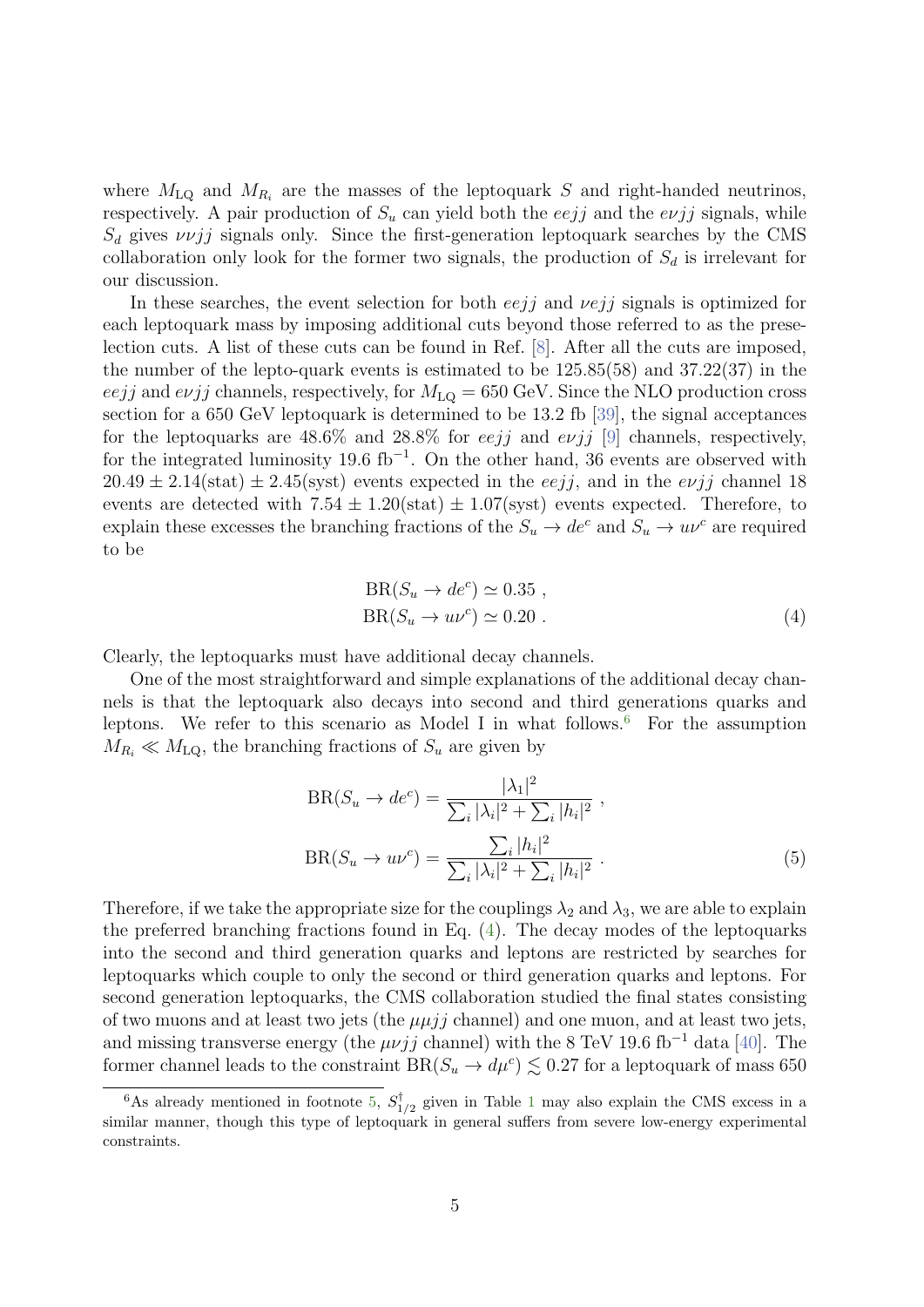<span id="page-6-0"></span>

<span id="page-6-1"></span>Figure 1: (a) Branching fractions to the second and third generations that can explain the excess in Ref [8] are plotted in a red solid line with the corresponding band showing the uncertainty coming from the experimental errors in the event rates. Right gray-shaded region is excluded by the second generation leptoquark search in the  $\mu \mu i j$  channel [40], while the upper blue shaded region is disfavored by the third generation leptoquark search [41]. (b) Scattering cross sections for the  $ll'jj$  modes as functions of BR( $S_u \rightarrow \mu s$ ). Red solid, blue dashed, and green dotted lines show the cross sections of the  $e\mu i j$ ,  $e\tau b j$ , and  $\mu\tau b\eta$  modes, respectively, with the corresponding bands indicating the uncertainties from the error in the observed event rates. The gray shaded region in the right side is excluded by the second generation leptoquark search in the  $\mu \mu i j$  channel [40]. The leptoquark mass and its production cross section are assumed to be 650 GeV and 13.2 fb, respectively.

GeV and the latter channel lead to  $BR(S_u \to d\mu^c) \lesssim 0.64$  assuming  $BR(S_u \to u\nu^c) = 0.20$ for the same leptoquark mass. They also searched for a third generation leptoquark with the 8 TeV 19.7 fb<sup>-1</sup> data set, and found the bound on the branching fraction for a leptoquark decaying to a tau lepton and a bottom quark to be  $BR(S_u \rightarrow \tau b) \lesssim 0.74$  $[41]$ . The decay mode of a leptoquark to a top quark and a neutrino can in principle be constrained by the stop search, though the current constraint is still very weak  $[42, 43]$ . The ATLAS collaboration also searched for leptoquarks of these three generations with their 7 TeV data set [44–46], though currently their constraints are weaker than the CMS results. In Fig.  $1(a)$ , we show the preferred branching fractions to the second and third generations in a red solid line with the corresponding band representing the uncertainty coming from the experimental errors in event rates. Here, the right gray-shaded region is excluded by the second generation leptoquark search in the  $\mu\mu i\dot{\jmath}$  channel [40], while the upper blue shaded region is disfavored by the third generation leptoquark search [41]. We find that to explain the excess in Ref. [8] the leptoquark must have a sizable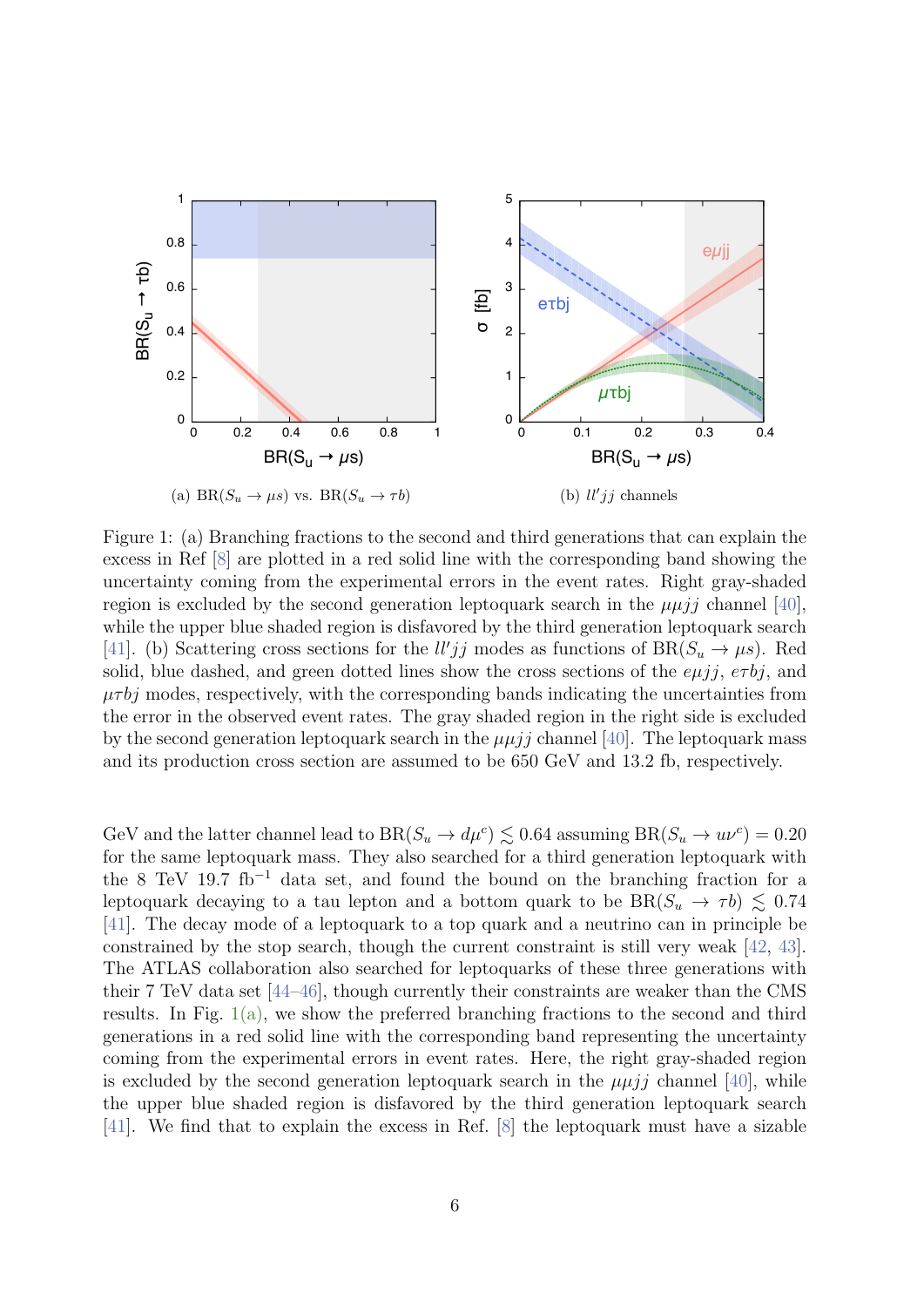branching fraction into the third generation fermions,  $BR(S_u \to \tau b) \gtrsim 0.2$ . This rather large branching fraction may be probed in the upgraded LHC experiments. Note that since only the branching ratios are relevant to our discussion, the size of the new couplings can be small. Thus, we need not worry about non-perturbativity of the couplings nor the constraints coming from single leptoquark production at HERA experiments [\[47,](#page-22-1) [48\]](#page-22-2) and the LHC experiments [\[49,](#page-22-3) [50\]](#page-22-4). Because the leptoquarks can decay to second and third generation quarks and leptons, this model can be verified by searches for leptoquark with final states consisting of different flavors of charged leptons and two jets (the  $ll'jj$  channels with  $l \neq l'$ , and  $l', l = e, \mu, \tau$ ). In Fig. [1\(b\),](#page-6-1) we plot the scattering cross sections for these final states as functions of  $BR(S_u \to \mu s)$ . Here, the red solid, blue dashed, and green dotted lines show the cross sections of the  $e\mu j j$ ,  $e\tau bj$ , and  $\mu\tau bj$  modes, respectively, with the corresponding bands indicating the uncertainties from the error in the observed event rates in Ref. [\[8\]](#page-19-7). Again, the gray shaded region on the right side is excluded by the second generation leptoquark searches in the  $\mu \mu i j$  channel [\[40\]](#page-21-3). The leptoquark mass and its production cross section are assumed to be 650 GeV and 13.2 fb, respectively. This figure shows that the cross sections for the  $ll'jj$  channels can be several fb, which are within the reach of the LHC experiments.

Here, we note that although we have assumed  $M_{R_i} \ll M_{LQ}$  in this analysis, some or all of the right-handed neutrinos can have masses of  $\mathcal{O}(100)$  GeV without modifying the results too much. This freedom is important when we discuss the possibility of righthanded neutrino DM, as will be seen in Sec. [4.](#page-8-0)

Next, we consider the case where the leptoquark only couples to the first generation fermions, *i.e.*,  $\lambda_2 = \lambda_3 = 0$ . This scenario we call Model II. For this case, to realize the branching fractions in Eq. [\(4\)](#page-5-1), we need to hide some of the decays into the right-handed neutrinos. To accomplish this, we assume that some of the right-handed neutrinos are degenerate in mass with the leptoquark. This makes the decays of the leptoquark to the degenerate right-handed neutrinos invisible since jets in this decay process become too soft to be detected. For example, the first generation leptoquark searches in Ref. [\[8\]](#page-19-7) require that the leading jet should have a transverse momentum larger than 125 GeV. Thus if the mass difference between the leptoquark and right-handed neutrinos are less than  $\sim$  100 GeV, the jet from the decay of the leptoquark evades the selection. From Eq. [\(4\)](#page-5-1), we see that the invisible decays to right-handed neutrinos should have a branching ratio of about 0.45, which is twice as large as the visible neutrino branching ratio  $BR(S_u \to u\nu^c)$ . This observation is inline with two of the three right-handed neutrinos being somewhat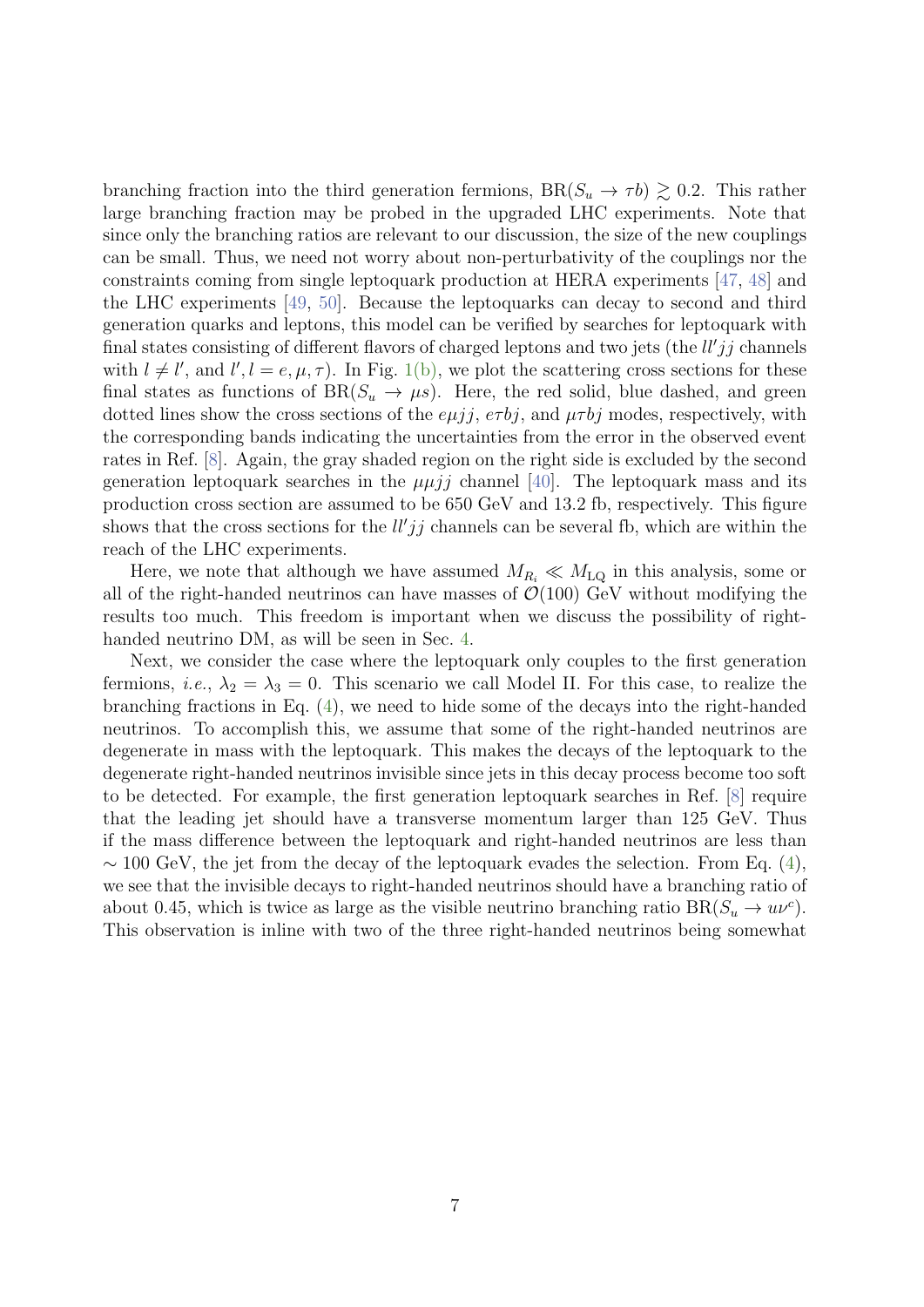degenerate in mass with the leptoquark. In this case, each branching ratio is given by

$$
BR(S_u \to de^c) = \frac{|\lambda_1|^2}{|\lambda_1|^2 + \sum_i |h_i|^2 \left[1 - \frac{M_{R_i}^2}{M_{LQ}^2}\right]^2},
$$
  
\n
$$
BR(S_u \to u\nu^c) = \frac{|h_1|^2}{|\lambda_1|^2 + \sum_i |h_i|^2 \left[1 - \frac{M_{R_i}^2}{M_{LQ}^2}\right]^2},
$$
  
\n
$$
BR(invisible) = \sum_{j=2,3} \frac{|h_j|^2}{|\lambda_1|^2 + \sum_i |h_i|^2 \left[1 - \frac{M_{R_i}^2}{M_{LQ}^2}\right]^2} \left[1 - \frac{M_{R_j}^2}{M_{LQ}^2}\right]^2,
$$
\n(6)

where we have assumed  $M_{R_1} \ll M_{R_2}, M_{R_3}$ . This gives  $|h_1| \simeq 0.76|\lambda_1|$ . Moreover, if  $|h_2| = |h_3| = h$  and  $M_{LQ} - M_{R_2} = M_{LQ} - M_{R_3} = 100$  GeV, then  $h \approx 2.8|\lambda_1|$ . At present, the coupling  $\lambda_1$  is a free parameters. However, this prediction for the relation among the couplings can be important when the lightest right-handed neutrino is the dominant component of DM in the Universe, as we will discuss in the next section. Also,  $\lambda_1$  will be constrained in this case.

Finally, we consider constraints on these models from the dijet plus missing transverse energy  $(j + \not\mathbb{E}_T)$  searches. After being produced, 100% (4%) of  $S_d$  ( $S_u$ ) pairs decay into two quarks and two neutrinos giving the  $jj + \not{E}_T$  events in detector. For a 650 GeV leptoquark decaying to  $jj + \not\!\!E_T$ , the current upper limit on the cross section is about a few  $\times$ 10 fb [\[51,](#page-22-5) [52\]](#page-22-6),<sup>[7](#page-8-1)</sup> which is larger than the leptoquark production cross section. If some of the right-handed neutrinos have similar masses to that of the leptoquark, then the constraints are significantly relaxed. Anyways, we expect that the LHC run II experiments can observe events in this mode. This is a powerful consistency check of our models.

# <span id="page-8-0"></span>4 Right-handed neutrino DM and baryon asymmetry of the Universe

In the previous section, it was found that the CMS measurement can be explained by a leptoquark by adjusting the branching fractions (couplings) of the leptoquark. However, the upper bound on the couplings is independent of the CMS signal and a rather weak upper bound on the couplings is placed by HERA [\[47,](#page-22-1) [48\]](#page-22-2) and CMS [\[49,](#page-22-3) [50\]](#page-22-4) single produced leptoquark searches. In fact, order one couplings are still allowed. The lower bound on the couplings of the leptoquark come from requiring that the leptoquark decay be prompt. This amounts to having a decay length shorter than about 1 mm. If the decay length is longer than 1 mm, then the constraint from searches for displaced vertices can be severe

<span id="page-8-1"></span><sup>7</sup>The ATLAS limit given in Ref. [\[52\]](#page-22-6) only shows the results obtained for a combined 2–6 jets plus missing energy search. This makes it rather difficult to ascertain the constraints on the production cross section for this mode alone.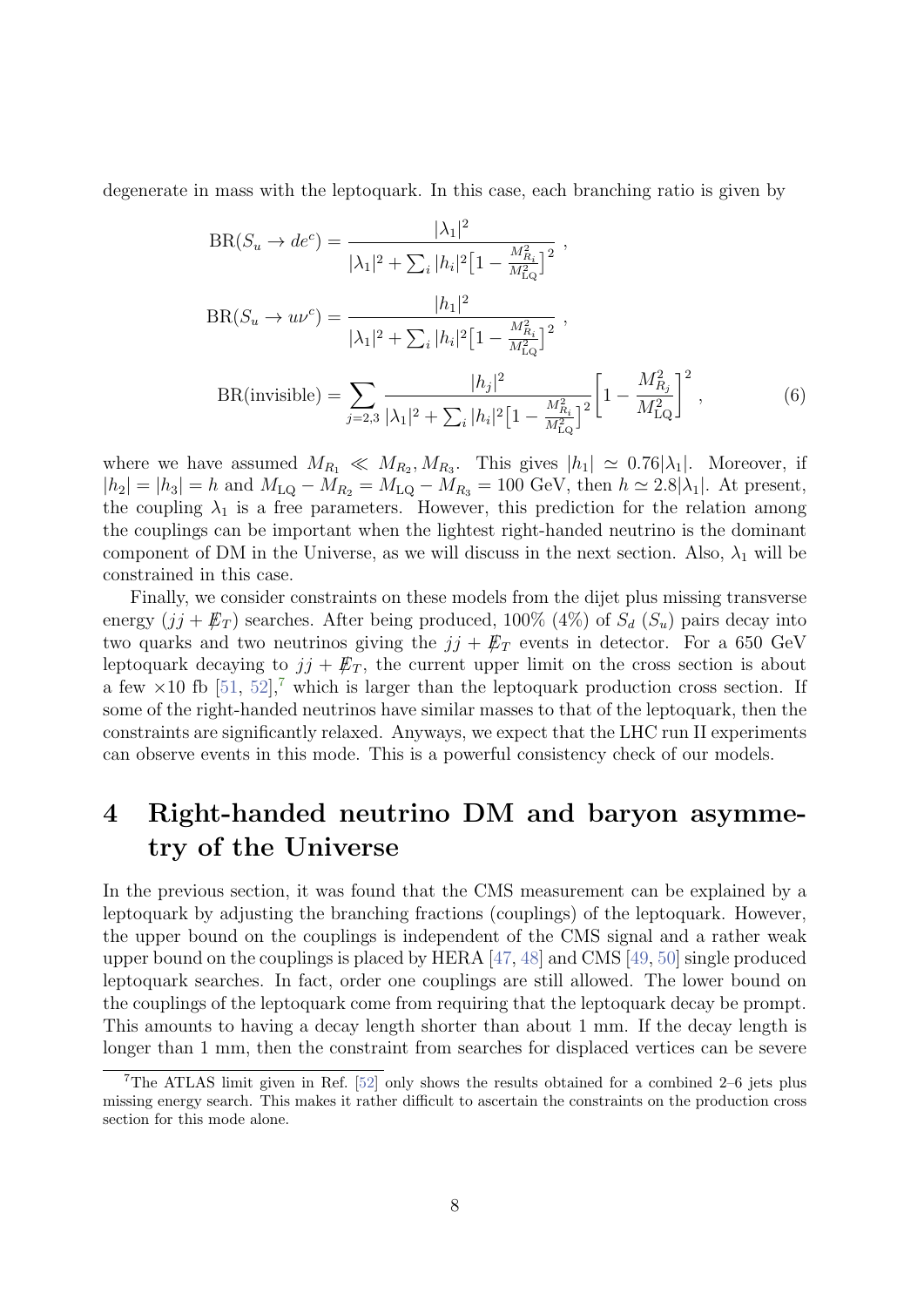[\[53\]](#page-22-7). The total decay width for the leptoquark discussed above is

$$
\Gamma_S = \Gamma_{S_u} = \Gamma_{S_d} \simeq \sum_i \left[ |\lambda_i|^2 + |h_i|^2 \left( 1 - \frac{M_{R_i}^2}{M_{\text{LQ}}^2} \right) \right] \frac{M_{\text{LQ}}}{16\pi} = \frac{|\lambda_1|^2}{\text{BR}(S_u \to de^c)} \frac{M_{\text{LQ}}}{16\pi} \,, \tag{7}
$$

for both Model I and II. Then, we find the decay length to be

$$
c\Gamma_S^{-1} \simeq 1 \text{ mm} \times \left(\frac{650 \text{ GeV}}{M_{\text{LQ}}}\right) \times \left(\frac{7.3 \times 10^{-8}}{\lambda_1}\right)^2 \,. \tag{8}
$$

As can be seen from this expression, if the couplings are smaller than  $10^{-7}$  their decays can no longer be considered prompt. Finally, we find that the allowed range for the leptoquark couplings is  $10^{-7} \lesssim \lambda_1 \lesssim 1$ , and are basically unrestricted by collider searches.

The size of the leptoquark couplings  $\lambda_i$  and  $h_i$ , however, becomes important once we consider the phenomenology of right-handed neutrinos. Right-handed neutrinos may play a significant role in both particle physics and cosmology since they explain not only small neutrino masses via the seesaw mechanism [\[54\]](#page-22-8), but also DM and the baryon asymmetry of the Universe. Indeed, it has been proposed that an extension of the SM with three right-handed neutrinos can account for all of these phenomena. This scenario [\[55\]](#page-23-0) is called the  $\nu$  Minimal Standard Model ( $\nu$ MSM).<sup>[8](#page-9-0)</sup> It is therefore quite interesting to see if adding a leptoquark still gives a model which affords a DM candidate and can generate the desired baryon asymmetry. We will see that the range for the leptoquark couplings will be drastically reduced by the above requirements.

#### 4.1 Vanishing Leptoquark Couplings

As a warm up, let us first consider the limit of vanishing  $h_i$  and  $\lambda_i$ . In this limit, the model considered in this article is exactly that of the  $\nu$ MSM [\[55\]](#page-23-0), for which DM and baryogenesis can be explained. Later, we will discuss the effects the leptoquark couplings have on the phenomenology of these models. As we will see below, these couplings can drastically alter the situation. In the  $\nu$ MSM, the lightest right-handed is assumed to have a mass of  $\mathcal{O}(10)$  keV and to be the DM of the Universe. The masses of the other two heavy right-handed neutrinos are quasi-degenerate and are of  $\mathcal{O}(0.1-100)$  GeV in order to generate the baryon asymmetry. Both DM production and baryogenesis are non-equilibrium processes. For this to be the case, it is assumed that no right-handed neutrinos are generated during reheating. After reheating, the right-handed neutrinos are generated by various scatterings of the thermal bath. Since the oscillations among different generations of right-handed neutrinos can be a non-equilibrium process which violates lepton number, a lepton asymmetry is generated in the right-handed neutrinos among the different generations. The lepton sector includes extra CP phases and thus offers new sources for CP-violation, which is required to produce a baryon asymmetry. The asymmetry in the right-handed neutrinos is converted to an asymmetry in the left-handed

<span id="page-9-0"></span> $8$ For a review, see Ref. [\[56\]](#page-23-1).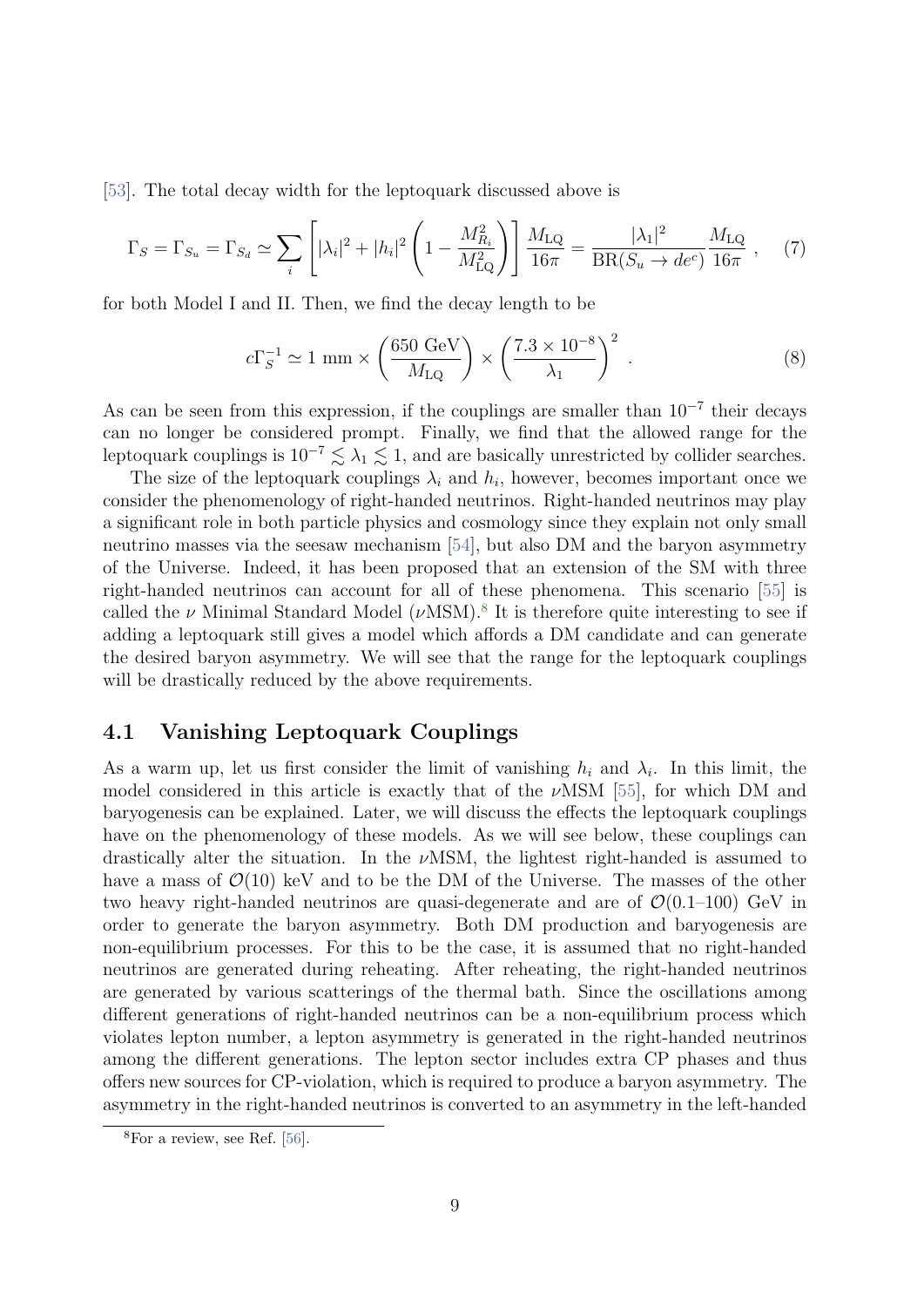neutrinos via oscillations. This asymmetry is then converted to a baryon asymmetry via the sphaleron [\[57\]](#page-23-2). Importantly, the right-handed neutrinos do not reach equilibrium until after electroweak symmetry breaking, when the sphaleron shuts off, preventing the generated asymmetry in the right-handed neutrinos, and thus in the left-handed neutrinos, from being washed out. Because the sphaleron process is inert when the right-handed neutrinos reach equilibrium, the baryon asymmetry is preserved.

The production mode for the right-handed neutrinos is predominantly through the scattering  $t\bar{t} \to h^* \to \nu_L N$  for the  $\nu$ MSM, where N, t and h denote right-handed neutrinos, top quark and the Higgs boson, respectively. When the temperature  $T$  is much higher than the masses of the particles participating in the scattering process, this scattering leads to a production rate of

$$
\Gamma_N = n_{\text{EQ}} \langle \sigma_{t\bar{t}\to\nu N} v \rangle \simeq 10^{-3} |y_{ij}|^2 T , \qquad (9)
$$

where  $i \neq 1$ ,  $n_{\text{EQ}}$  indicates the number density of a massless particle and  $\langle \sigma_{t\bar{t}\to\nu N}v \rangle$  is the thermally averaged scattering cross section times relative velocities. In the  $\nu$ MSM, the Yukawa couplings of the neutrinos with the Higgs are quite small in order to explain small neutrino masses. For the heavier neutrinos they are of order  $y_{ij} \lesssim 10^{-7}$  when  $i \neq 1$ while  $y_{ij} \lesssim 10^{-11}$  for  $i = 1.9$  $i = 1.9$  The heavier right-handed neutrinos will then come into equilibrium much earlier than the lightest right-handed neutrino. They will come into equilibrium when  $\Gamma_N \sim H$  (H is the Hubble expansion rate) which gives

$$
T_{\rm EQ} \simeq 10^{-3} |y_{ij}|^2 \frac{M_P}{1.66 g_*^{1/2}} \sim \left(\frac{|y_{ij}|}{10^{-7}}\right)^2 \times \mathcal{O}(10) \text{ GeV},\tag{10}
$$

where  $T_{\text{EQ}}$  is the temperature at which the heavier neutrinos come into the thermal equilibrium;  $M_P = 1.22 \times 10^{19}$  GeV is the Planck mass;  $g_*$  is the effective degrees of freedom for relativistic particles in thermal bath. A more detailed calculation shows that to ensure right-handed neutrinos are out of thermal equilibrium before sphaleron process shuts off, the Yukawa couplings should be smaller than  $2 \times 10^{-7}$  [\[55\]](#page-23-0), and thus the heavier right-handed neutrino masses should be  $M_{R_{2,3}} \lesssim 20$  GeV. Furthermore, this scenario means that the largest asymmetry in the right-handed neutrinos, and likewise in the lefthanded neutrinos, is produced just before the sphaleron shuts off. This larger asymmetry can then offset the small mixing of the right- and left-handed neutrinos and produce the needed baryon asymmetry.

DM in the  $\nu$ MSM is the lightest right-handed neutrino. It is well-known that a sterile neutrino with a mass of  $\mathcal{O}(10)$  keV is a good warm DM candidate [\[58,](#page-23-3) [59\]](#page-23-4). The Yukawa couplings of the lightest right-handed neutrino, if it is DM, needs to be sufficiently small so that its lifetime is longer than the age of the Universe. The dominant decay mode of

<span id="page-10-0"></span><sup>&</sup>lt;sup>9</sup>In the presence of the leptoquark S, the Yukawa coupling can also be induced at the loop level since the leptoquark couples to both left- and right-handed neutrinos. This contribution is potentially dangerous since it could generate Yukawa couplings which are too large. However, it turns out that this contribution is smaller than that from seesaw for the scenarios discussed below, i.e., leptoquark Yukawa couplings  $\mathcal{O}(10^{-4})$ .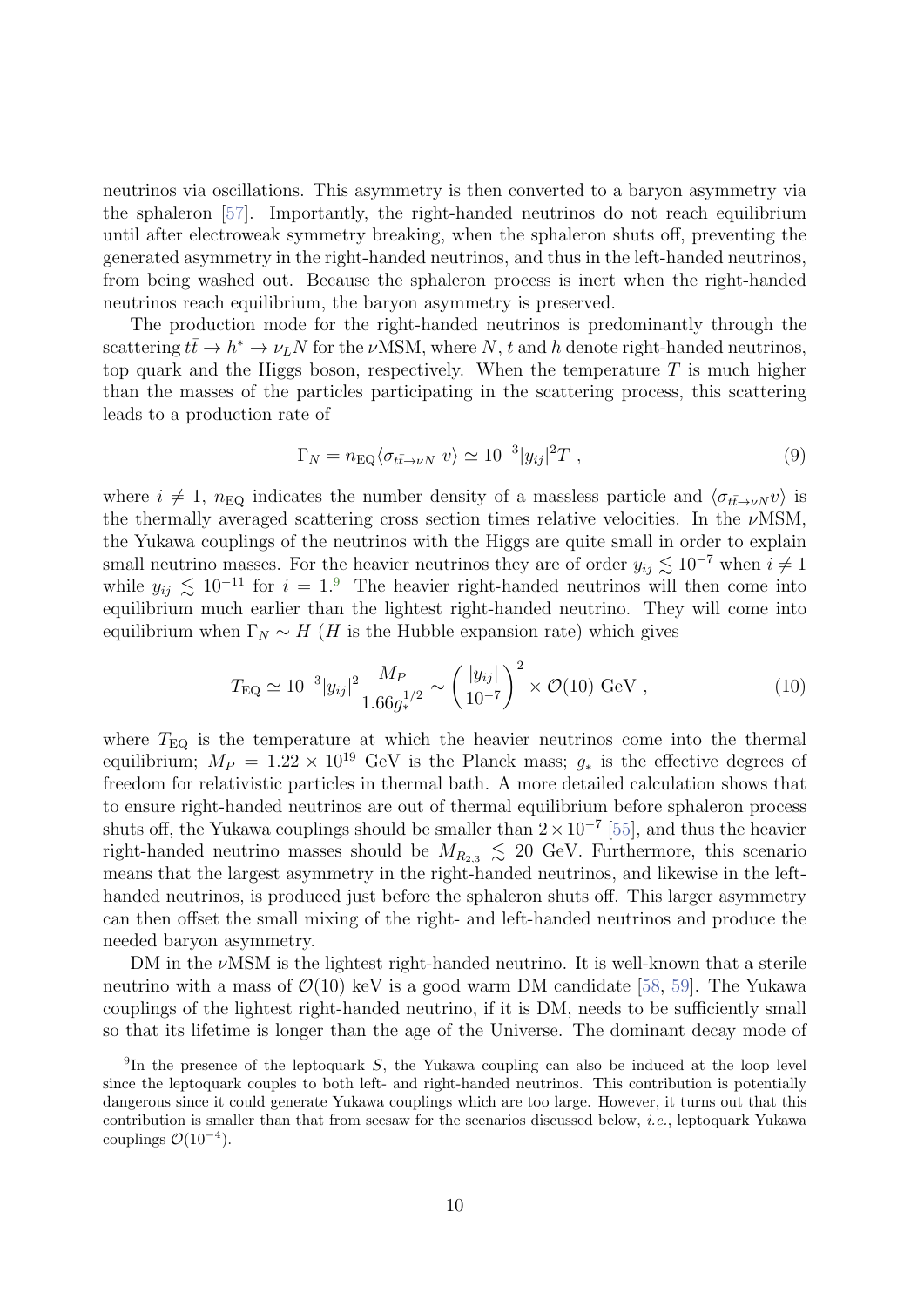the right-handed neutrino is the  $N \to 3\nu$  channel. By evaluating the decay rate, one finds that an  $\mathcal{O}(10)$  keV right-handed neutrino naturally realizes a lifetime much longer than the age of the Universe. As it turns out, however, this is not the most severe restriction on the couplings of the lightest right-handed neutrino if it is DM. Its couplings are more severely constrained by searches for diffuse  $X/\gamma$  rays [\[60–](#page-23-5)[63\]](#page-23-6). If the the decay width is too large, it will produce diffuse  $X/\gamma$  rays which can be detected. To avoid these constraints, the lifetime needs to be longer than about  $10^{28}$  s which gives

$$
\tau_{N_1 \to \gamma \nu} = \Gamma_{N_1 \to \gamma \nu}^{-1} = \left(\frac{9\alpha G_F^2}{1024\pi^4} \sin^2(2\theta_1) M_{R_1}^5\right)^{-1} \simeq 10^{28} \text{s} \left(\frac{6.0 \times 10^{-24}}{\sum_i |y_{i1}|^2}\right) \left(\frac{M_{R_1}}{\text{keV}}\right)^3 \,,\tag{11}
$$

with

$$
\theta_1^2 = \sum_i \frac{v^2 |y_{i1}|^2}{M_{R_1}^2} \,, \tag{12}
$$

where  $\alpha$  is the fine-structure constant;  $G_F$  is the Fermi constant;  $v \simeq 246$  GeV is the Higgs VEV;  $N_1$  denotes the lightest right-handed neutrino DM. As can be seen from these expressions, the decay is facilitated by a mixing of the left- and right-handed neutrinos and a W boson loop. By inhibiting the oscillations between the right- and left-handed neutrinos, this decay mode can be drastically suppressed. Suppressing oscillation amounts to taking smaller values of  $y_{ii}$ .

Because the Yukawa couplings for the lightest right-handed neutrino is extremely small, its production from top scatterings is suppressed and therefore not enough DM is produced. This problem can be alleviated if a large asymmetry is generated in the lefthanded neutrinos which persists to scales below electroweak symmetry breaking [\[64\]](#page-23-7). This large asymmetry in the left-handed neutrinos can be produced via neutrino oscillation of the two heavier right-handed neutrinos as they freeze out or from resonantly enhanced decays [\[65\]](#page-23-8). For the oscillation production mechanism, the asymmetry is produce via mixing among the right-handed neutrinos. When the mass scale associated with mixing of the right-handed neutrinos, i.e., differences of right-handed neutrino masses, are similar in size to the Hubble parameter, an asymmetry develops among the different species of the right-handed neutrinos. This asymmetry is then converted to an asymmetry in the left-handed neutrinos via mixing between the right and left-handed neutrinos. Since this oscillation occurs after freeze out of the right-handed neutrinos, the left-handed neutrinos do not oscillate back to the heavier neutrinos. A similar mechanism is used to produce the baryon asymmetry as the right-handed neutrinos are being generated by scatterings of the thermal bath before equilibrium has been reached [\[55,](#page-23-9) [66\]](#page-24-0). However, the production of the baryon asymmetry must occur at a temperature above  $\mathcal{O}(100)$  GeV before the sphaleron shuts off. Where as, the asymmetry needed for DM production is produced below the scale where the sphaleron shuts off. If the asymmetry in the left-handed neutrinos is produced via decays, the masses of the right-handed neutrinos still need to be degenerate in order to enhance the CP violating parameter and produce a large enough asymmetry in the left-handed neutrinos [\[67\]](#page-24-1). Once this asymmetry in the left-handed neutrinos is produced, the thermal effects associated with this non-zero chemical potential alter the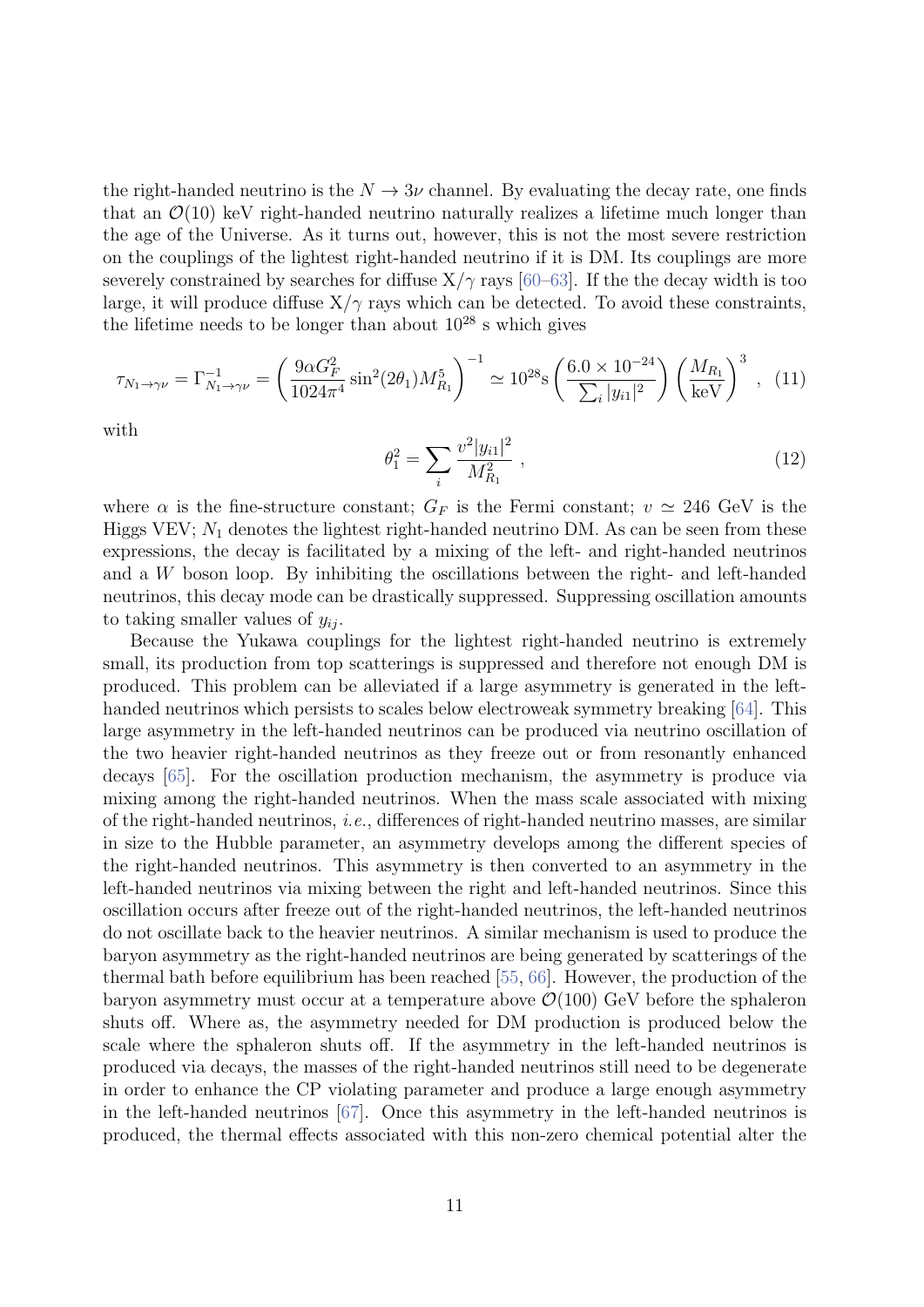neutrino mass matrix and so alter the mixing relations between the left- and right-handed neutrinos, like the MSW effect [\[68\]](#page-24-2). In fact, for some temperature the mixing becomes of order one. If the temperature of the Universe for which the mixing is order one is still greater than the mass of the lightest right-handed neutrino, the left-handed neutrinos can be converted into the lightest right-handed neutrino giving a sufficient density to account for DM.

#### 4.2 Non-Vanishing Leptoquark Couplings

For non-zero values of  $h_{ij}$  and  $y_{ij}$ , things change drastically since they couple the neutrinos with SM fields. These additional couplings provide additional scattering processes which can generate the right-handed neutrinos. The most important process among them is the leptoquark-gluon scattering,  $gS \to Q_L N$ , which gives a production rate of order

$$
\Gamma_N = n_{\text{EQ}} \langle \sigma_{gS \to Q_L N} v \rangle \sim 10^{-2} \alpha_s |h_{ij}|^2 T \ . \tag{13}
$$

The equilibrium temperature for the right-handed neutrinos is then

$$
T_{\rm EQ} \sim 10^{-2} \alpha_s |h_{ij}|^2 \frac{M_P}{1.66 g_*^{1/2}} \sim 10 \times \left(\frac{|h_{ij}|}{10^{-7}}\right)^2 \text{ GeV} . \tag{14}
$$

If the couplings are taken as small as are allowed by the prompt decay limit, we could get a situation similar to the  $\nu$ MSM for baryogenesis. Although this may work, it does significantly restrict the parameter space of the model.

However, this production mechanism is very problematic for DM in Model II. Since the LHC measurements require the coupling of each right-handed neutrino to be of similar size, the amount of the lightest right-handed neutrino produced will be similar to the other right-handed neutrinos. This corresponds to a near thermal abundance for lightest right-handed neutrino, which will, in general, be too much DM.<sup>[10](#page-12-0)</sup> Since its decay modes become severely inhibited for energies below the leptoquark mass, the right-handed neutrinos produced will stick around and over close the Universe.

Below, we will discuss how the lightest right-handed neutrino could still be DM in this scenario. However, first we discuss constraints on the couplings of the lightest righthanded neutrino to leptoquarks if it is indeed DM. These additional couplings will give additional contributions to  $\Gamma_{N_1\to\nu\gamma}$ . Because the interaction of the leptoquark with the neutrinos are vector like, this decay has a contribution coming from a loop involving a leptoquark and a quark  $[69]$ . A lifetime of the lightest right-handed neutrino of order  $10^{28}$  s, again required by constraint coming from diffuse  $X/\gamma$  rays [\[62,](#page-23-10) [63\]](#page-23-6), requires parameters of order  $[69]^{11}$  $[69]^{11}$  $[69]^{11}$ 

$$
\Gamma_{N_1 \to \nu_L \gamma}^{-1} \simeq \left(\frac{10^{-4}}{\lambda_1}\right)^2 \left(\frac{10^{-4}}{h_1}\right)^2 \left(\frac{M_{\text{LQ}}}{650 \text{ GeV}}\right)^5 \left(\frac{4 \text{ keV}}{M_{R_1}}\right)^3 \times 10^{28} \text{ s} \,. \tag{15}
$$

<span id="page-12-0"></span><sup>&</sup>lt;sup>10</sup> In Model I, it may be possible to suppress production of the lightest right-handed neutrino by taking  $h_1 \ll h_{2,3}.$ 

<span id="page-12-1"></span> $11$ This constraint on the couplings is more mild than that found in Ref. [\[69\]](#page-24-3). This is due to the lightest right-handed neutrino only coupling to the down-type quarks.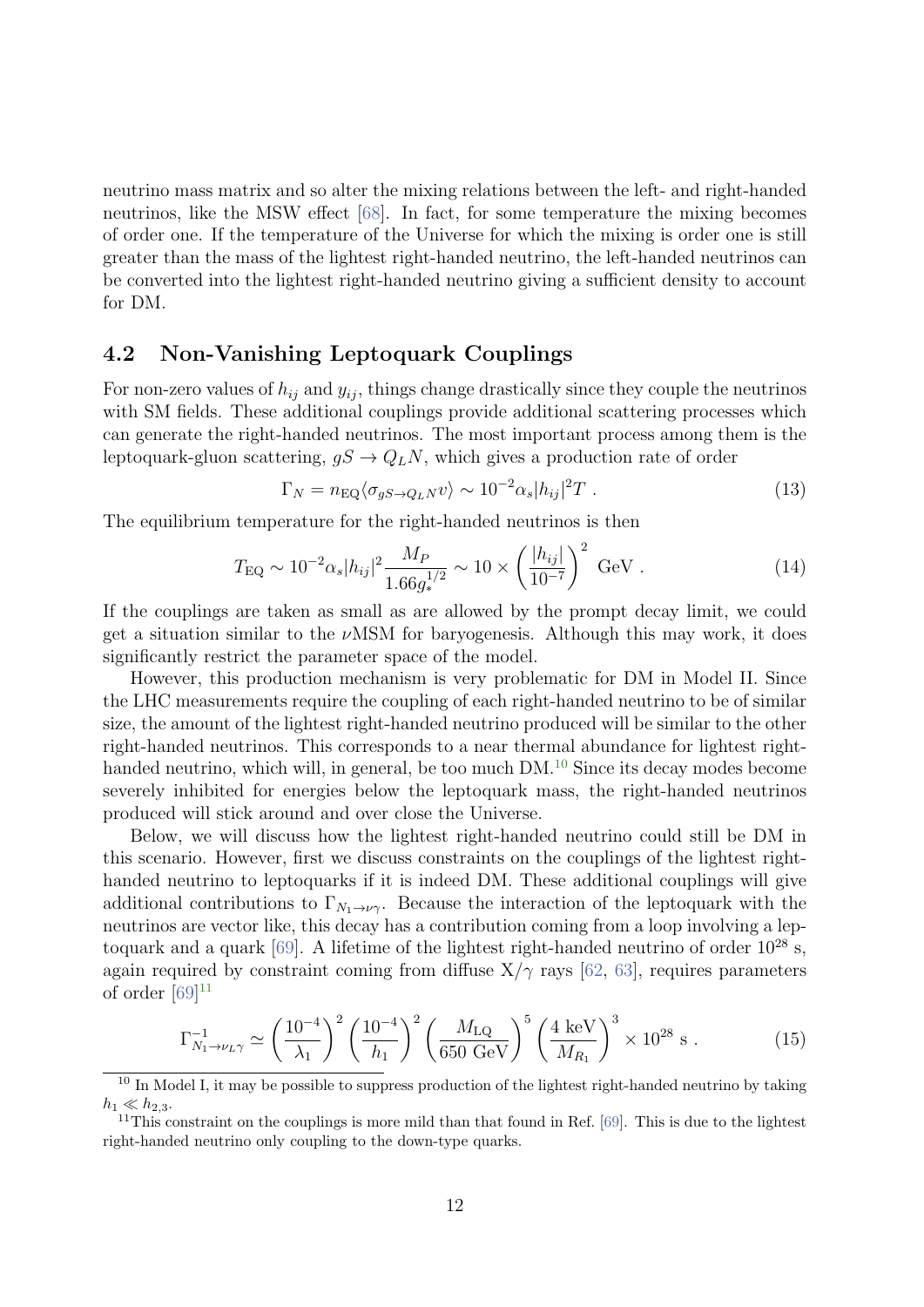Fortunately, these couplings are much larger than those needed for prompt decay of the right-handed neutrinos. If the couplings lie right at the upper edge allowed by this constraint, the leptoquarks with right-handed neutrino DM could explain the 3.5 keV line observed in X-ray spectra [\[70\]](#page-24-4).

As can be seen from the previous paragraph, the constraints on the couplings of righthanded neutrino DM to the leptoquark is not so severe. The problems for producing the right-handed neutrino DM arise from thermal processes for  $T \gtrsim M_{LQ}$ . Below this temperature the leptoquarks decouple from the thermal bath and have little effect on the cosmology. One way to circumvent this problem is, therefore, to have a very low reheat temperature. If the reheat temperature  $T_R$  is smaller than the leptoquark mass, the production of the lightest right-handed neutrinos from  $Sq \rightarrow NQ$  will be Boltzmann suppressed. This allows us to take larger values of  $\lambda$  and h while keeping right-handed neutrinos from being over produced by the thermal bath. For larger values of h and  $\lambda$ , the scattering process  $\bar{L}d \to \bar{Q}N$  will become important. Through this process, the righthanded neutrino DM can be non-thermally produced. This is the same as the non-thermal equilibrium DM scenario discussed in Refs. [\[29,](#page-20-9) [71\]](#page-24-5). In this scenario, the right-handed neutrino DM is only weakly coupled to the thermal bath. This is due to the small couplings  $\lambda$  and h and because the mediator of this process, the leptoquark, has a mass somewhat larger than the reheating temperature. The lightest right-handed neutrinos are then produced by scatterings of the thermal bath. Because of the small couplings and large leptoquark mass, the right-handed neutrinos never reach thermal equilibrium. However, for particular values of the couplings, leptoquark mass, and reheat temperature enough of the lightest right-handed neutrinos can be produced to account for DM.

If the right-handed neutrinos come into equilibrium, they will over close the Universe and could cause problems for galaxy formation [\[58\]](#page-23-3). The right-handed neutrinos will come into equilibrium when the production rate is equal to the Hubble parameter. To guarantee that the lightest right-handed neutrino never comes into equilibrium, we calculate the production cross sections for  $T < T_R < M_{LQ}$  to leading order

$$
\langle \sigma_{d\bar{L}\to QN_1} v \rangle = \sum_i \langle \sigma_{d_i \bar{L}_i \to QN_1} v \rangle \simeq \frac{3}{2\pi} N_C N_w \sum_i |\lambda_i h_1|^2 \frac{T^2}{M_{\text{LQ}}^4} ,\qquad (16)
$$

where  $N_C = 3$  is the SU(3)<sub>C</sub> color factor and  $N_w = 2$  is for the doublet factor of SU(2)<sub>L</sub>. The right-handed neutrino DM is not in thermal equilibrium if the production rate is much smaller than the Hubble expansion rate. This condition,  $\langle \sigma_{QN_1 \to d\bar{L}} v \rangle n_N^{\text{EQ}} < H$ , is always satisfied if

$$
\sum_{i} |\lambda_i h_i|^2 < 1.5 \times 10^{-14} \left(\frac{g_*}{100}\right)^{\frac{1}{2}} \left(\frac{M_{\text{LQ}}}{650 \text{ GeV}}\right) \tag{17}
$$

where we have used the inequality  $T < T_R < M_{LQ}$ . As can be seen, if  $\lambda_i \simeq h_i \simeq \lambda$  for  $\lambda_i, h_i \neq 0$ , then  $\lambda < 3.5 \times 10^{-4}$  satisfies this condition. For this case, the right-handed neutrino DM cannot come into equilibrium after reheating.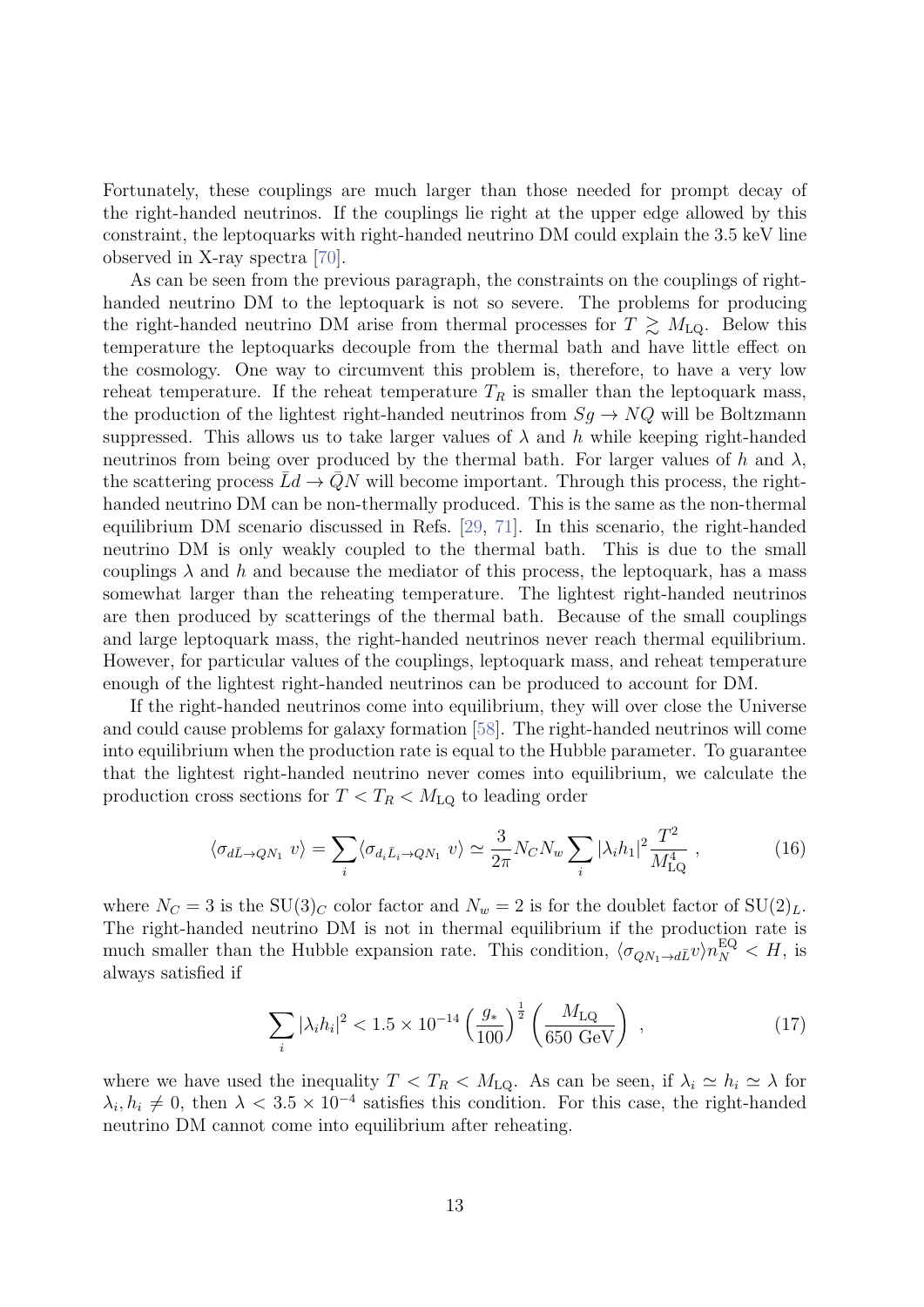After reheating, the number density for the right-handed neutrinos is effectively zero. Since the number density is effectively zero, the annihilation rate of the right-handed neutrinos is negligible. The Boltzmann's equation for generating DM can be simplified to include only the production part [\[29,](#page-20-9) [71\]](#page-24-5)

$$
\frac{dY_N(x)}{dx} = \sqrt{\frac{\pi}{45}} \frac{g_s}{\sqrt{g_\rho}} M_P M_{N_1} \frac{\langle \sigma_{d\bar{L}\to QN_1} v \rangle}{x^2} Y_{\text{EQ}}^2 , \qquad (18)
$$

where  $x = M_{R_1}/T$ ,  $Y_N = n_N/s$ , and  $Y_{EQ} = n_{EQ}/s$ ;  $n_N$  is the number density of the lightest right-handed neutrino DM; s is the entropy of the Universe;  $g_s$  and  $g_\rho$  are the effective degrees of freedom for entropy and energy density respectively;  $\langle \sigma_{d\bar{L}\to QN_1} v \rangle$  is as above. By integrating the above equation, we obtain the required reheat temperature,

$$
T_R \simeq 400 \left(\frac{\Omega_{\rm DM} h^2}{0.12}\right)^{\frac{1}{3}} \left(\frac{g_*}{100}\right)^{\frac{1}{2}} \left(\frac{M_{\rm LQ}}{650 \text{ GeV}}\right)^{\frac{4}{3}} \left(\frac{10 \text{ keV}}{M_{R_1}}\right)^{\frac{1}{3}} \left(\frac{2}{N_G}\right)^{\frac{1}{3}} \left(\frac{10^{-8}}{\lambda h}\right)^{\frac{2}{3}} \text{ GeV} ,\tag{19}
$$

where we set  $g_s = g_\rho = g_*$ . N<sub>G</sub> is the number of generations participating in the production process, which is model dependent.  $\Omega_{\text{DM}}h^2$  is the present DM density parameter. This reheat temperature falls exactly where is needed for  $N_1$  to be a good DM candidate. Namely, it is just below the leptoquark mass so that the leptoquark interactions are suppressed. Furthermore, it is above the sphaleron process which means the non-equilibrium dynamics could generate a baryon asymmetry via the lepton asymmetry induced by oscillations in the heavier right-handed neutrinos, as discussed above. This scenario is more plausible for Model I, where we may take the heavier right-handed neutrino masses to be  $\mathcal{O}(1-10)$  GeV. The baryon asymmetry may also be generated through decays after the right-handed neutrinos freeze out. Again, the asymmetry in the left-handed neutrinos is converted to the baryon asymmetry through the sphaleron process. Since the constraints from diffuse  $X/\gamma$  rays only pertain to the lightest right-handed neutrino, the leptoquark couplings could also be adjusted to increase or decrease the baryon asymmetry as needed.

To determine the precise relic density of the right-handed neutrino DM and the baryon asymmetry in our models, it is necessary to numerically solve a set of coupled Boltzmann equations with thermal effects adequately taken into account. This calculation is necessary to determine the leptoquark couplings with better accuracy. In particular, a more detailed computation is needed to determine if these models can explain the 3.5 keV X-ray line excess [\[70\]](#page-24-4). This analysis will be left for future work.

### 5 Gauge coupling unification

It is widely known that the SM is not compatible with the minimal SU(5) Grand Unified Theory (GUT) [\[1\]](#page-19-0). Firstly, the SM gauge couplings approach each other but never unify sufficiently [\[72\]](#page-24-6). Secondly, the GUT scale is predicted to be too low to evade the current proton decay constraints. Therefore, the simplest SU(5) GUT is ruled out.

Since the leptoquark S is charged under the  $SU(3)_C \otimes SU(2)_L \otimes U(1)_Y$  gauge interactions, it can affect the running of the SM gauge couplings. Thus, the presence of the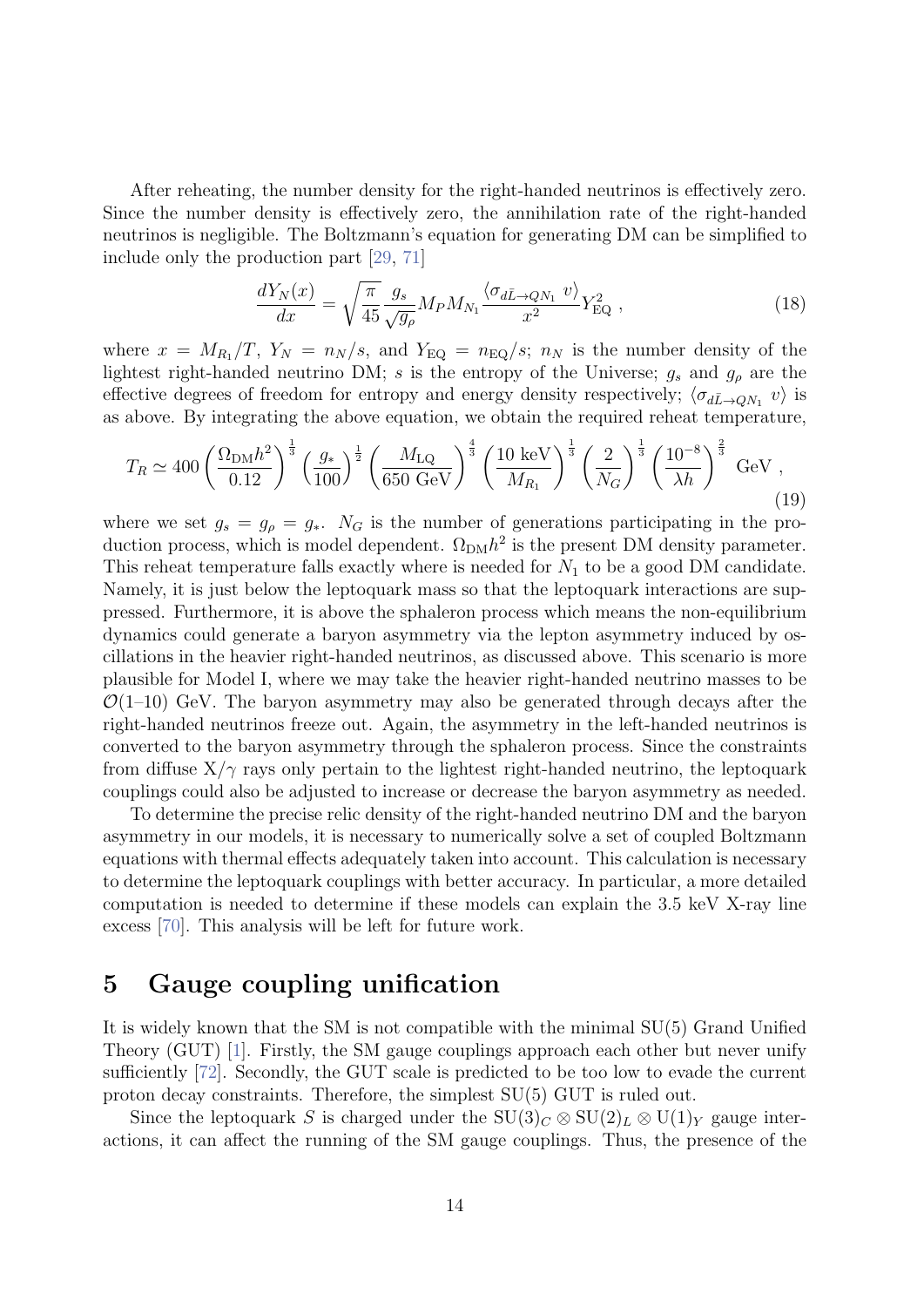leptoquark may solve the problems mentioned above and revive the minimal SU(5). Indeed, the leptoquark we consider can be embedded in a  $10, 15, 40, \ldots$  of SU(5). This allows us to construct a GUT model where  $S$  is a component of an irreducible representation of SU(5).

At the two-loop level, the running of the SM gauge coupling constants  $g_a$  ( $a = 1, 2, 3$ ) are given by

$$
\mu \frac{dg_a}{d\mu} = \frac{1}{16\pi^2} b_a^{(1)} g_a^3 + \frac{g_a^3}{(16\pi^2)^2} \left[ \sum_{b=1}^3 b_{ab}^{(2)} g_b^2 - \sum_{k=u,d,e} c_{ak} \operatorname{Tr}(f_k^\dagger f_k) \right],\tag{20}
$$

where  $g_1 \equiv \sqrt{5/3}g'$  and  $f_k$   $(k = u, d, e)$  denotes the Yukawa matrices of the SM fermions. The coefficients  $b_a^{(1)}$ ,  $b_{ab}^{(2)}$ , and  $c_{ak}$  in the SM are given in Ref. [\[73\]](#page-24-7). The change in the coefficient of the beta-function from S is found to be

$$
\Delta b^{(1)} = \begin{pmatrix} 1/30 \\ 1/2 \\ 1/3 \end{pmatrix} , \qquad \Delta b^{(2)} = \begin{pmatrix} 1/150 & 3/10 & 8/15 \\ 1/10 & 13/2 & 8 \\ 1/15 & 3 & 22/3 \end{pmatrix} . \tag{21}
$$

Here, we neglect the effects of the leptoquark Yukawa couplings since they are assumed to be very small.

In Fig.  $2(a)$ , we plot the running of the SM gauge couplings with a leptoquark S in solid lines. The blue, green, red lines show  $\alpha_a^{-1}$   $(a = 1, 2, 3)$ , respectively, with  $\alpha_a \equiv g_a^2/(4\pi)$ . The dashed lines show the running due to SM fields alone. In this computation, we use the two-loop renormalization group equations given above. However, we have not included threshold corrections at the GUT and leptoquark mass scales since they are dependent on a unknown mass spectrum. From this figure, we see that although the presence of a leptoquark improves gauge coupling unification, the deviation is still sizable and the unification scale is still rather low.

The situation is drastically improved, however, if there is an additional leptoquark around the TeV scale. A leptoquark with a mass of  $\mathcal{O}(1)$  TeV can easily evade the current LHC bounds. In Fig.  $2(b)$ , we show the gauge coupling running for this case. We also show the case where two leptoquarks and a Higgs doublet<sup>[12](#page-15-0)</sup> are added to the SM in Fig. [2\(c\).](#page-16-2) This situation was already noticed in Ref. [\[74\]](#page-24-8). As can be clearly seen, gauge coupling unification in these two cases is far more precise. Accordingly, an extension of the SM with leptoquarks provides an alternative and promising framework for an SU(5) GUT without supersymmetry.

$$
\Delta b^{(1)} = \begin{pmatrix} 1/10 \\ 1/6 \\ 0 \end{pmatrix} , \qquad \Delta b^{(2)} = \begin{pmatrix} 9/50 & 3/10 & 0 \\ 9/10 & 13/6 & 0 \\ 0 & 0 & 0 \end{pmatrix} . \tag{22}
$$

<span id="page-15-0"></span> $12$ The contribution of a Higgs doublet to the beta-function coefficients is given by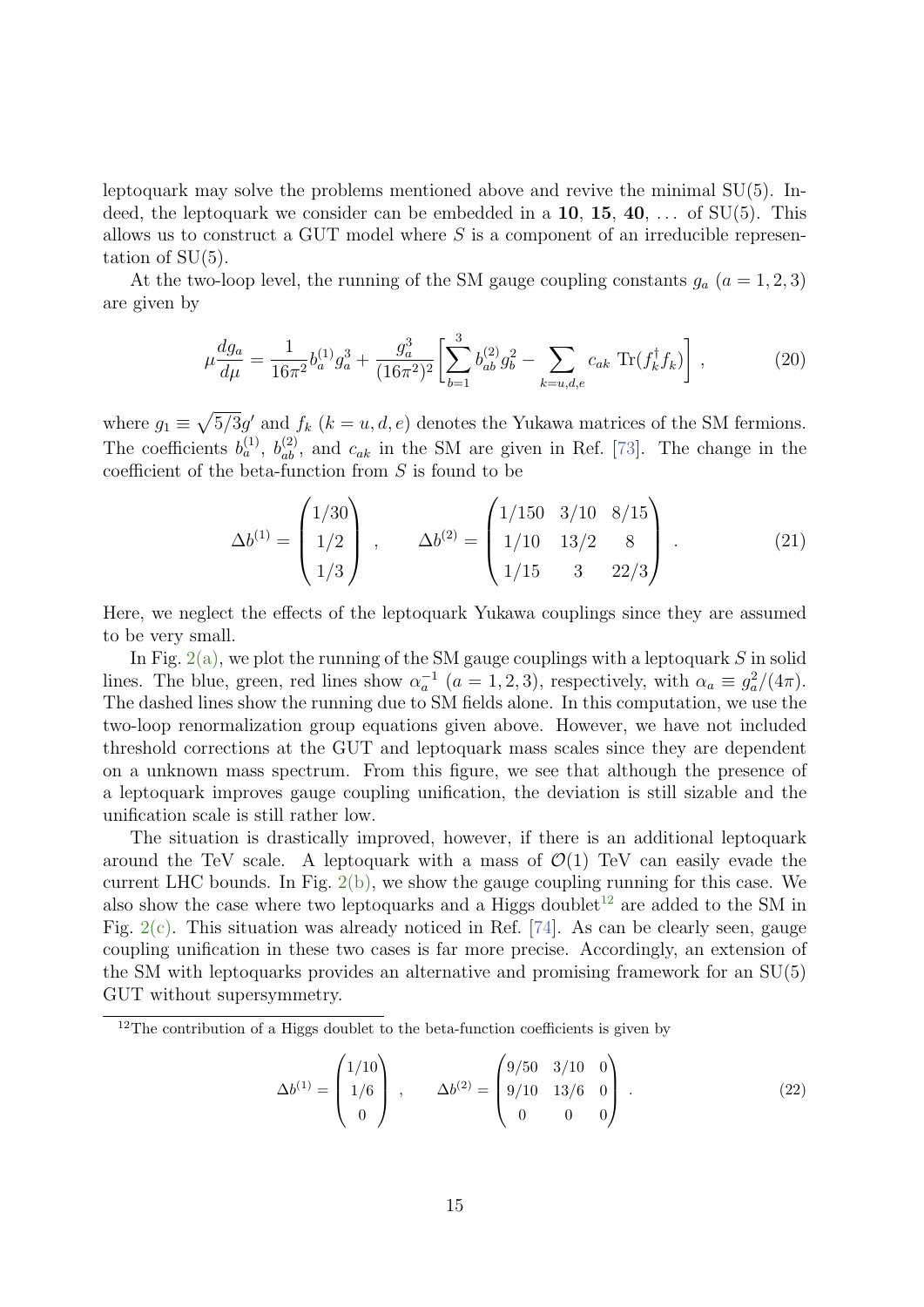<span id="page-16-2"></span><span id="page-16-0"></span>

<span id="page-16-1"></span>(c) Two leptoquarks and one additional Higgs

<span id="page-16-3"></span>Figure 2: The running of the gauge couplings with (a) one leptoquark, (b) two leptoquarks or (c) two leptoquarks plus one additional Higgs doublet added to the SM are shown in solid lines. The SM running is shown in dashed lines for comparison.

In the above cases, the unification scale is predicted to be  $\sim 7 \times 10^{14}$  GeV, which is still too low if one considers the bound from proton decay. In the non-supersymmetric GUTs, proton decay is induced by the exchange of the heavy  $SU(5)$  gauge bosons. The dominant decay channel is then  $p \to e^+ \pi^0$  mode. The present experimental limit on this channel is  $\tau(p \to e^+ \pi^0) > 1.4 \times 10^{34}$  years [75]. To evade this constraint, we need to assume that the heavy gauge boson mass  $M_X$  is  $\gtrsim 3 \times 10^{15}$  GeV, which is much heavier than the unification scale found above. With this disparity between scales, we expect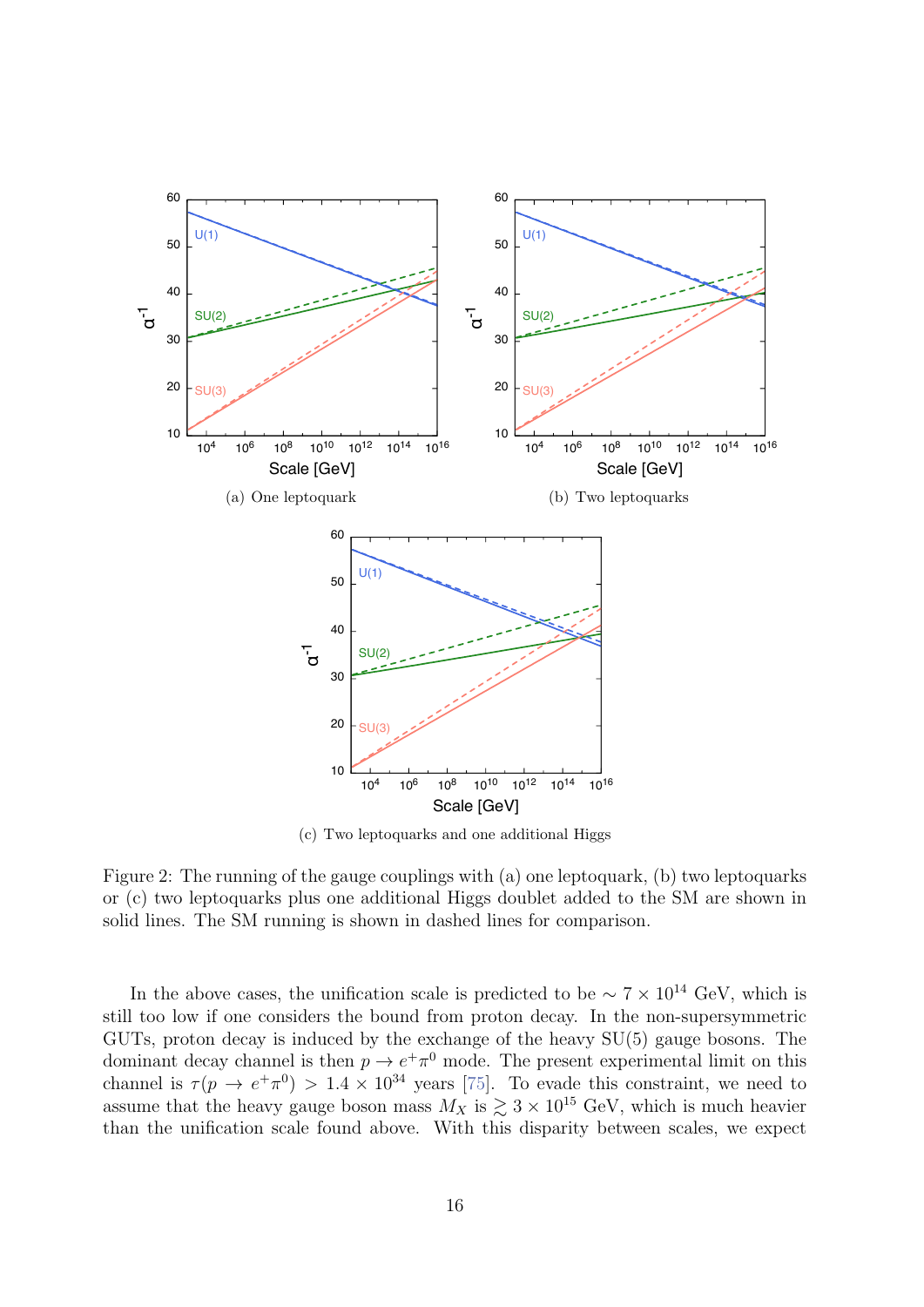sizable threshold corrections at the GUT scale and thus the gauge couplings do not need to precisely unify [\[76\]](#page-25-1). In this sense, all of the models in Fig. [2](#page-16-3) can be compatible with the SU(5) GUT framework and thus quite promising. Anyways, all of these scenarios give a relatively light SU(5) gauge boson, and thus future proton decay experiments should detect proton decay in the  $p \to e^+ \pi^0$  mode. This is a distinct prediction of these models compared with the SUSY SU(5) GUT scenario. In the SUSY GUTs, the dominant decay channel is generically the  $p \to K^+\bar{\nu}$  channel [\[77\]](#page-25-2). Additionally, since proton decay in our scenario occurs via the gauge interactions, the various decay modes are related by CKM matrix elements. Thus, this model will give specific prediction for ratios such as  $BR(p \to e^+ K^0)/BR(p \to e^+ \pi^0)$ . As a consequence of this, the leptoquark extension of the SM discussed in this paper offers a simple way to achieve an SU(5) GUT model [\[74,](#page-24-8) [78\]](#page-25-3) which can be tested in proton decay experiments in the near future.

### 6 BAU and DM From Additional Leptoquarks

As was seen in the previous section, having two light leptoquarks can be motivated by grand unification. If we now include an additional leptoquark in the model discussed above, we find additional freedoms for generating the baryon asymmetry. In fact, the gauge symmetries allow the operator

$$
V_{\mathcal{B}} = q_{ijk} S_i S_j S_k H \t{,} \t(23)
$$

where  $i, j, k = 1, 2$ . Although this operator breaks the discrete  $B - L$  discussed above, it may still give acceptably small proton decay because the proton decay operators are induced at two-loop level and the couplings between the leptoquark and the SM particles are extremely small. Another possible way to prevent proton decay would be to give the second leptoquark a different charge under  $B - L$  of 1/3. With this symmetry the above operator would still be allowed under the discreet  $B-L$ , but the second leptoquark would be forbidden from coupling to the SM particles alleviating proton decay.

This operator can be relevant for generating the baryon asymmetry. Since the leptoquarks are scalars, it is possible that during inflation one of the leptoquarks obtains a large VEV. After inflation, the VEV of the leptoquark will eventually return to zero. However, since the couplings  $q_{ijk}$  can violate CP, the relaxation can generate angular momentum in the leptoquark fields [\[79\]](#page-25-4). This angular momentum violates baryon number and lepton number. The baryon number stored in the leptoquark angular momentum generates a baryon asymmetry in the quarks as the VEV decays. If conditions are right, this could be how the baryon asymmetry was generated. The lepton number stored in the VEV leads to the production of right-handed neutrinos when the VEV of the leptoquark decays. This could be a non-thermal means of producing the lightest right-handed neutrino. If the density is large enough, it could be DM.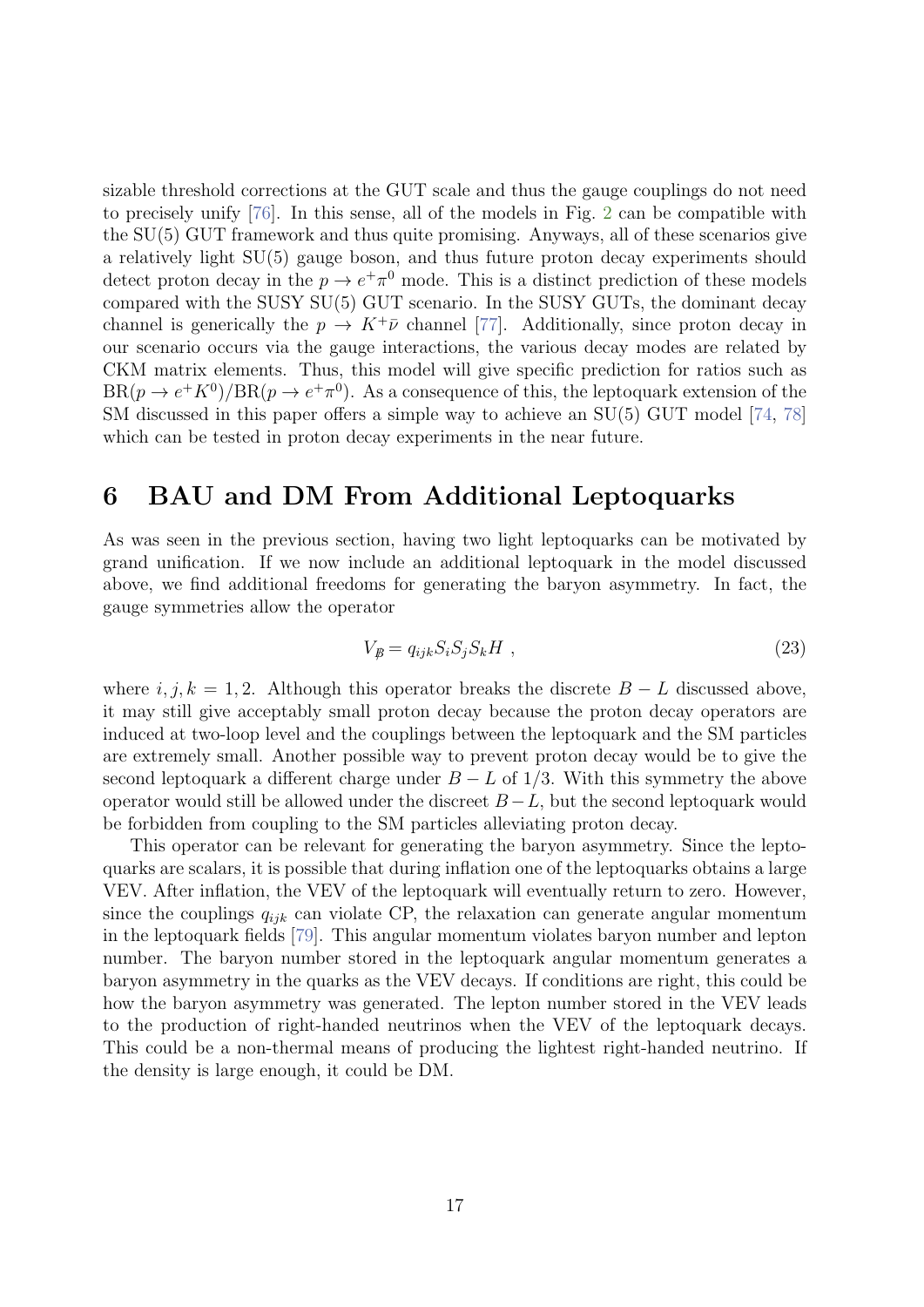### 7 Conclusion

There are several unexplained signals lurking at the LHC. One particularly interesting signal is the excess in both  $eej\bar{j}$  and  $e\nu j\bar{j}$  found in the CMS first generation leptoquark searches [\[8\]](#page-19-7). The signals found in these searches rely on the leptoquark having some decay paths which are hidden so the branching fraction that produce the  $eeij$  and  $e\nu ij$ are sufficiently small. If we assume the leptoquark has SM charges  $(3, 2, 1/6)$  in the basis  $SU(3)_C \otimes SU(2)_L \otimes U(1)_Y$ , it will have the interactions  $S\bar{d}L$  and  $S\bar{Q}\nu_R$  with generation indices suppressed. For this model, the simplest way of explaining the hidden decays is to assume that the leptoquark couples to all three generations. Since the current searches for leptoquarks focus on leptoquarks that couple to each generation individually, the hidden decay modes could merely be decays to other generations. If this is the case, events with mixed generation leptons like  $\tau e j j$  should be seen at the upgraded LHC.

On the other hand, if right-handed neutrinos are lighter than the leptoquark, they could decay to right-handed neutrinos. If the two heavier right-handed neutrinos are somewhat degenerate in mass with the leptoquark, these decay modes would be excluded because the jets produced in this event would be too soft.

For each of these scenarios, the lightest right-handed neutrino is a viable DM candidate if its couplings to the leptoquarks are small enough that its life time is longer than the age of the Universe. If the coupling of the right-handed neutrinos to the leptoquarks are small enough, this model looks very similar to the  $\nu$ MSM [\[56\]](#page-23-1) with similar production modes for the DM and baryon asymmetry. However, if these couplings are on the larger end of the allow range and the reheat temperature of the Universe is small enough, the lightest right-handed neutrino DM can be a non-equilibrium thermal DM candidate [\[29,](#page-20-9) [71\]](#page-24-5).

The quality of the gauge coupling unification in the SM is made more precise by the addition of a leptoquark. It is even better with two leptoquarks and an additional Higgs multiplet. Since proton decay in these SM extension is governed by interaction with the heavy gauge bosons, the relative sizes of the different decay modes is determined by the CKM matrix elements. Since the mass of the heavy gauge bosons also tends to be relatively light, these models make fairly precise predictions for proton decay experiments.

The additional leptoquarks also give other possibilities for producing the baryon asymmetry of the Universe. They allow for an Affleck-Dine [\[79\]](#page-25-4) like production of the baryon asymmetry.

Note Added: As we were about to post, we noticed the following paper [\[80\]](#page-25-5), which also discusses an interpretation of the CMS excess [\[8\]](#page-19-7) in terms of leptoquarks.

### Acknowledgments

The work of J.E. was supported in part by DOE grant DE-SC0011842 at the University of Minnesota. The work of N.N. is supported by Research Fellowships of the Japan Society for the Promotion of Science for Young Scientists.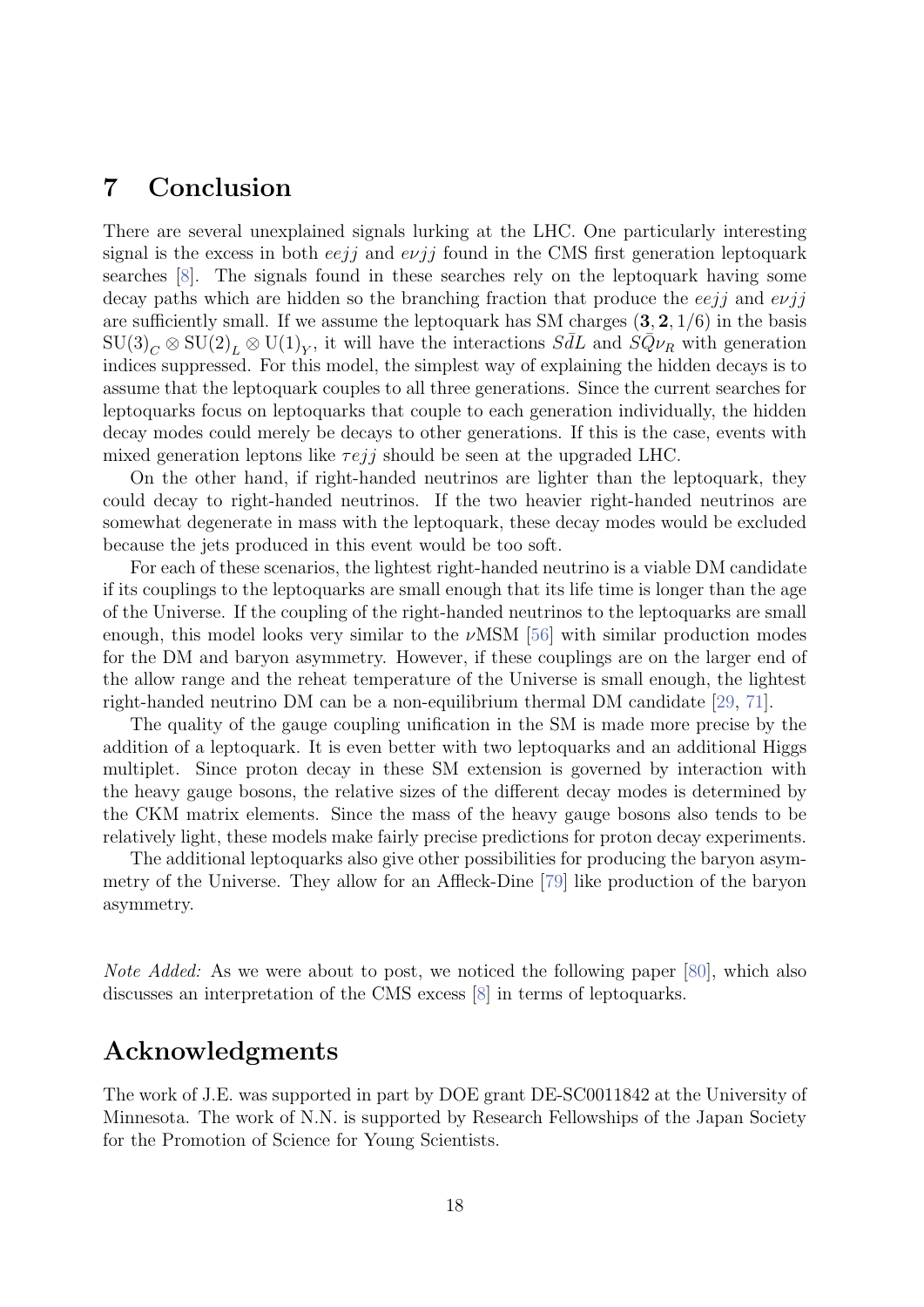## References

- <span id="page-19-0"></span>[1] H. Georgi and S. Glashow, Unity of All Elementary Particle Forces, Phys.Rev.Lett. 32 (1974) 438–441.
- <span id="page-19-1"></span>[2] J. C. Pati and A. Salam, Lepton Number as the Fourth Color, Phys.Rev. D10 (1974) 275–289.
- <span id="page-19-2"></span>[3] H. Georgi, The State of the Art—Gauge Theories, AIP Conf. Proc. 23 (1975) 575–582.
- <span id="page-19-3"></span>[4] H. Fritzsch and P. Minkowski, Unified Interactions of Leptons and Hadrons, Annals Phys. 93 (1975) 193–266.
- <span id="page-19-4"></span>[5] S. Dimopoulos and L. Susskind, Mass Without Scalars, Nucl.Phys. B155 (1979) 237–252.
- <span id="page-19-5"></span>[6] E. Farhi and L. Susskind, Technicolor, Phys.Rept. 74 (1981) 277.
- <span id="page-19-6"></span>[7] B. Schrempp and F. Schrempp, *LIGHT LEPTOQUARKS*, *Phys.Lett.* **B153** (1985) 101.
- <span id="page-19-7"></span>[8] CMS Collaboration, Search for Pair-production of First Generation Scalar Livis Conasoration, search for Tati-production of Trist Generation Scalar<br>Leptoquarks in pp Collisions at  $\sqrt{s} = 8$  TeV, Tech. Rep. CMS-PAS-EXO-12-041, 2014.
- <span id="page-19-8"></span>[9] Y. Bai and J. Berger, *Coloron-assisted Leptoquarks at the LHC*,  $arXiv:1407.4466$ .
- <span id="page-19-9"></span>[10] CMS Collaboration, V. Khachatryan et al., Search for heavy neutrinos and W CNIS Conaboration, v. Knachatryan et al., *bearen for heavy hearrinos and* v<br>bosons with right-handed couplings in proton-proton collisions at  $\sqrt{s} = 8 \text{ TeV}$ , Eur.Phys.J. C74 (2014) 3149, [[arXiv:1407.3683](http://arxiv.org/abs/1407.3683)].
- <span id="page-19-10"></span>[11] B. A. Dobrescu and A. Martin, Interpretations of anomalous LHC events with electrons and jets, Phys.Rev. D91 (2015) 035019, [[arXiv:1408.1082](http://arxiv.org/abs/1408.1082)].
- <span id="page-19-11"></span>[12] F. S. Queiroz, K. Sinha, and A. Strumia, Leptoquarks, Dark Matter, and Anomalous LHC Events, Phys. Rev.  $D91$  (2015) 035006,  $[\text{arXiv}:1409.6301]$ .
- <span id="page-19-12"></span>[13] B. Allanach, A. Alves, F. S. Queiroz, K. Sinha, and A. Strumia, Interpreting the CMS  $\ell^+\ell^- jj E_T$  Excess with a Leptoquark Model,  $arXiv:1501.03494$ .
- <span id="page-19-13"></span>[14] CMS Collaboration, C. Collaboration, Search for physics beyond the standard model in events with two opposite-sign same-flavor leptons, jets, and missing modet in events with two opposite-styn same-juvor teptons,  $j$  transverse energy in pp collisions at  $\sqrt{s} = 8$  TeV, Tech. Rep. CMS-PAS-SUS-12-019, 2014.
- <span id="page-19-14"></span>[15] E. J. Chun, S. Jung, H. M. Lee, and S. C. Park, Stop and Sbottom LSP with R-parity Violation, Phys.Rev. D90 (2014) 115023, [[arXiv:1408.4508](http://arxiv.org/abs/1408.4508)].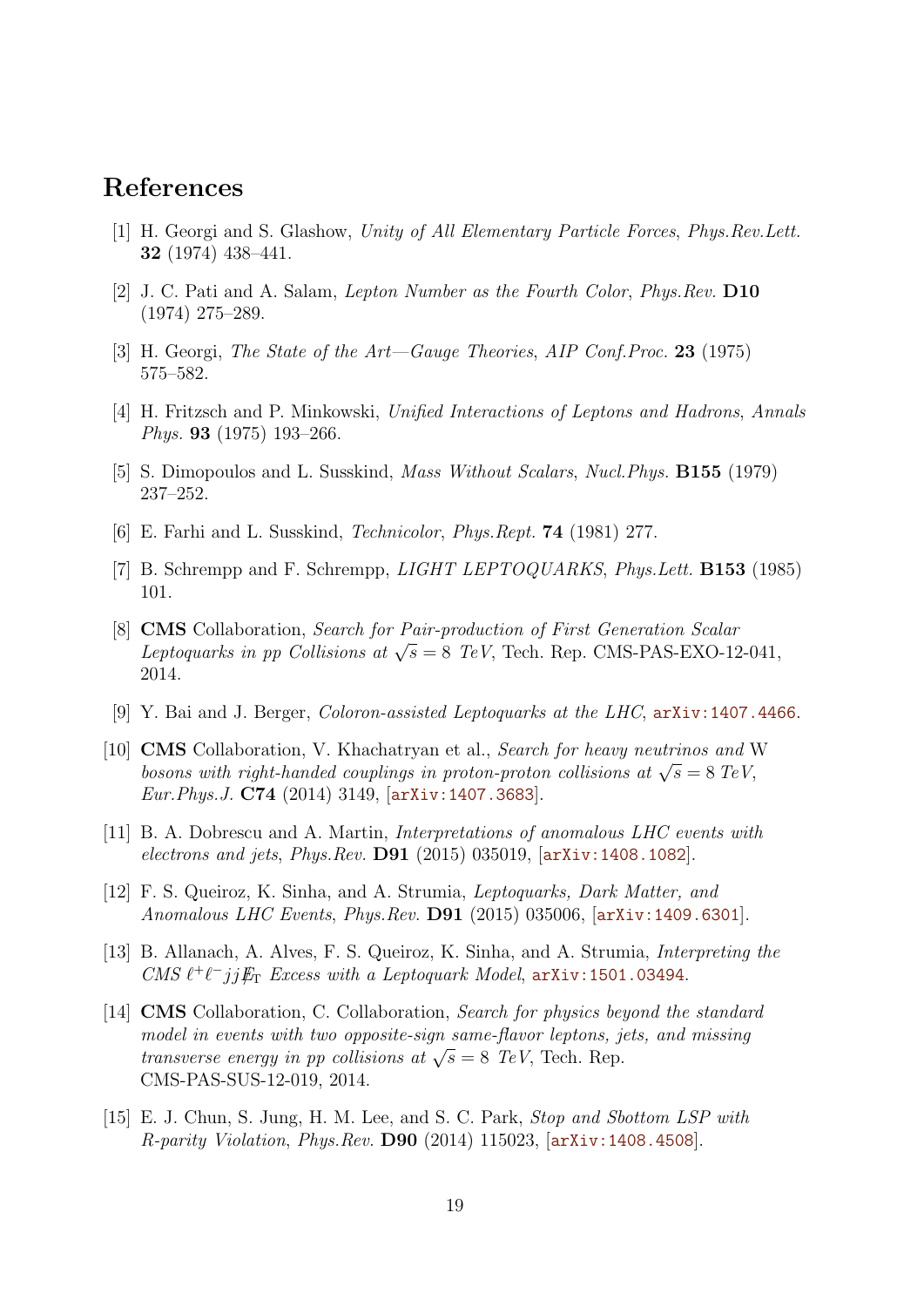- [16] B. Allanach, S. Biswas, S. Mondal, and M. Mitra, Explaining a CMS eejj Excess With R−parity Violating Supersymmetry and Implications for Neutrinoless Double Beta Decay, Phys.Rev. D91 (2015) 011702, [[arXiv:1408.5439](http://arxiv.org/abs/1408.5439)].
- <span id="page-20-0"></span>[17] B. Allanach, S. Biswas, S. Mondal, and M. Mitra, Resonant slepton production yields CMS eejj and ep<sub>T</sub> jj excesses, Phys.Rev. **D91** (2015) 015011, [[arXiv:1410.5947](http://arxiv.org/abs/1410.5947)].
- <span id="page-20-1"></span>[18] **Particle Data Group** Collaboration, K. Olive et al., *Review of Particle Physics*, Chin.Phys. C38 (2014) 090001.
- <span id="page-20-2"></span>[19] W. Buchmuller, R. Ruckl, and D. Wyler, Leptoquarks in Lepton - Quark Collisions, Phys.Lett. B191 (1987) 442–448.
- <span id="page-20-3"></span>[20] A. Davies and X.-G. He, Tree Level Scalar Fermion Interactions Consistent With the Symmetries of the Standard Model, Phys.Rev. D43 (1991) 225–235.
- <span id="page-20-4"></span>[21] J. F. Nieves, Baryon and Lepton Number Nonconserving Processes and Intermediate Mass Scales, Nucl.Phys. B189 (1981) 182.
- [22] I. Dorsner, S. Fajfer, and N. Kosnik, Heavy and light scalar leptoquarks in proton decay, Phys.Rev. D86 (2012) 015013, [[arXiv:1204.0674](http://arxiv.org/abs/1204.0674)].
- [23] J. M. Arnold, B. Fornal, and M. B. Wise, Simplified models with baryon number violation but no proton decay, Phys. Rev.  $DS7$  (2013) 075004,  $[arXiv:1212.4556]$  $[arXiv:1212.4556]$  $[arXiv:1212.4556]$ .
- <span id="page-20-5"></span>[24] J. M. Arnold, B. Fornal, and M. B. Wise, Phenomenology of scalar leptoquarks, Phys.Rev. D88 (2013) 035009, [[arXiv:1304.6119](http://arxiv.org/abs/1304.6119)].
- <span id="page-20-6"></span>[25] L. M. Krauss and F. Wilczek, Discrete Gauge Symmetry in Continuum Theories, Phys.Rev.Lett. 62 (1989) 1221.
- [26] L. E. Ibanez and G. G. Ross, Discrete gauge symmetry anomalies, Phys.Lett. B260 (1991) 291–295. L. E. Ibanez and G. G. Ross, Discrete gauge symmetries and the origin of baryon and lepton number conservation in supersymmetric versions of the standard model, Nucl.Phys. B368 (1992) 3–37.
- <span id="page-20-7"></span>[27] S. P. Martin, Some simple criteria for gauged R-parity, Phys.Rev. D46 (1992) 2769–2772, [[hep-ph/9207218](http://arxiv.org/abs/hep-ph/9207218)].
- <span id="page-20-8"></span>[28] M. De Montigny and M. Masip, Discrete gauge symmetries in supersymmetric grand unified models, Phys.Rev. D49 (1994) 3734–3740, [[hep-ph/9309312](http://arxiv.org/abs/hep-ph/9309312)].
- <span id="page-20-9"></span>[29] Y. Mambrini, N. Nagata, K. A. Olive, J. Quevillon, and J. Zheng, Dark Matter and Gauge Coupling Unification in Non-supersymmetric SO(10) Grand Unified Models, [arXiv:1502.06929](http://arxiv.org/abs/1502.06929).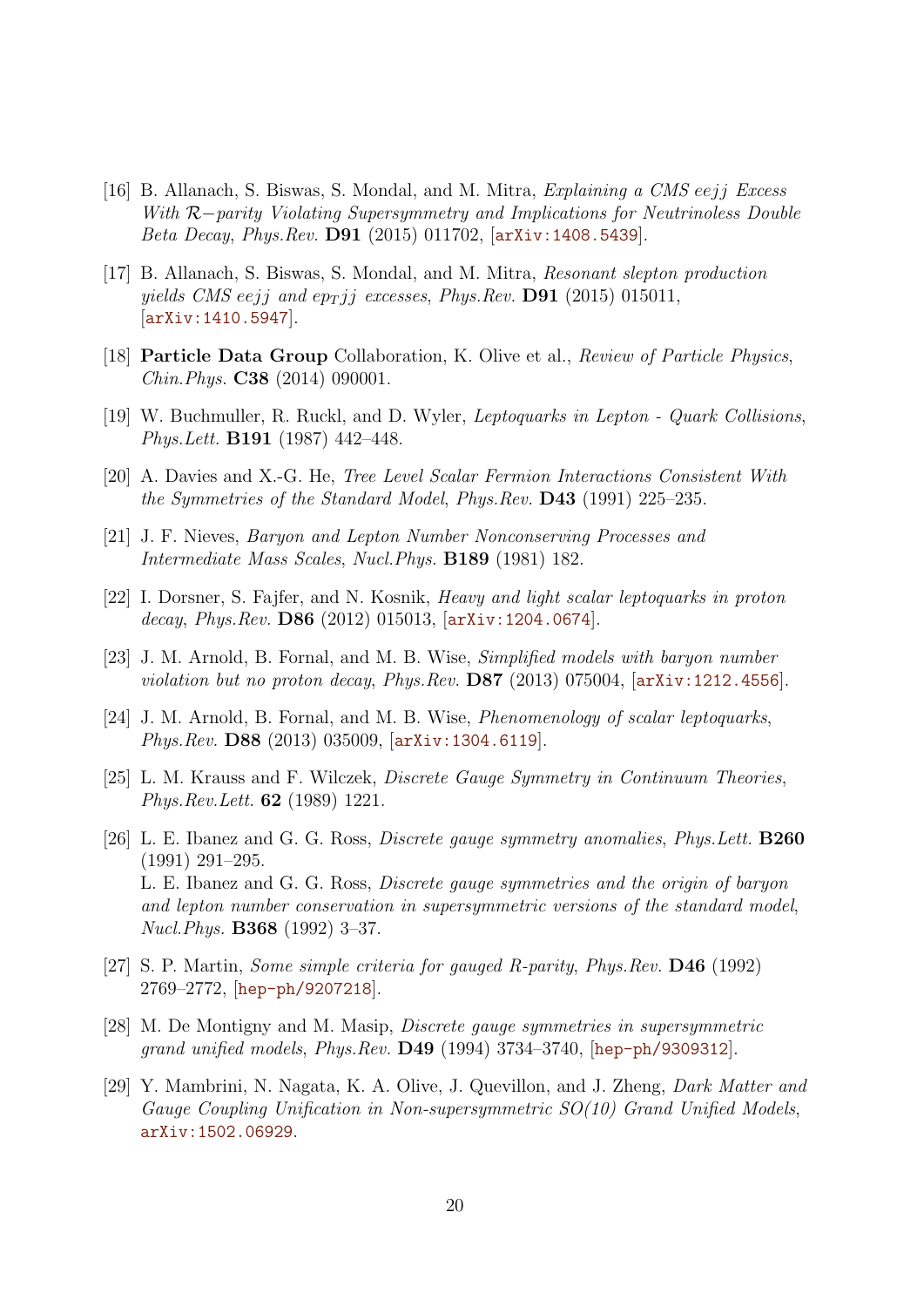- <span id="page-21-0"></span>[30] O. U. Shanker,  $\pi \ell 2$ , K $\ell 3$  and  $K^0 - \bar{K}^0$  Constraints on Leptoquarks and Supersymmetric Particles, Nucl.Phys. B204 (1982) 375.
- [31] M. Leurer, A Comprehensive study of leptoquark bounds, Phys.Rev. D49 (1994) 333–342, [[hep-ph/9309266](http://arxiv.org/abs/hep-ph/9309266)].
- [32] S. Davidson, D. C. Bailey, and B. A. Campbell, Model independent constraints on leptoquarks from rare processes, Z.Phys. C61 (1994) 613–644, [[hep-ph/9309310](http://arxiv.org/abs/hep-ph/9309310)].
- [33] E. Gabrielli, Model independent constraints on leptoquarks from rare muon and tau lepton processes, Phys.Rev. D62 (2000) 055009, [[hep-ph/9911539](http://arxiv.org/abs/hep-ph/9911539)].
- [34] U. Mahanta, *Implications of BNL measurement of*  $\delta a_\mu$  *on a class of scalar* leptoquark interactions, Eur. Phys. J.  $C21$  (2001) 171–173, [[hep-ph/0102176](http://arxiv.org/abs/hep-ph/0102176)].
- [35] K.-m. Cheung, Muon anomalous magnetic moment and leptoquark solutions, Phys.Rev. **D64** (2001) 033001, [[hep-ph/0102238](http://arxiv.org/abs/hep-ph/0102238)].
- [36] R. Benbrik and C.-K. Chua, Lepton Flavor Violating  $l \to l' \gamma$  and  $Z \to l \bar{l}'$  Decays Induced by Scalar Leptoquarks, Phys.Rev. D78 (2008) 075025, [[arXiv:0807.4240](http://arxiv.org/abs/0807.4240)].
- [37] J. P. Saha, B. Misra, and A. Kundu, Constraining Scalar Leptoquarks from the K and B Sectors, Phys. Rev. **D81** (2010) 095011,  $[ary:1003.1384]$ .
- <span id="page-21-1"></span>[38] S. Sahoo and R. Mohanta, Scalar leptoquarks and the rare B meson decays, [arXiv:1501.05193](http://arxiv.org/abs/1501.05193).
- <span id="page-21-2"></span>[39] M. Kramer, T. Plehn, M. Spira, and P. Zerwas, Pair production of scalar leptoquarks at the CERN LHC, Phys.Rev.  $D71$  (2005) 057503, [[hep-ph/0411038](http://arxiv.org/abs/hep-ph/0411038)].
- <span id="page-21-3"></span>[40] CMS Collaboration, Search for Pair-production of Second generation Leptoquarks in 8 TeV proton-proton collisions., Tech. Rep. CMS-PAS-EXO-12-042, 2012.
- <span id="page-21-4"></span>[41] CMS Collaboration, V. Khachatryan et al., Search for pair production of third-generation scalar leptoquarks and top squarks in proton-proton collisions at  $\sqrt{7}$  $\sqrt{s} = 8$  TeV, Phys. Lett. **B739** (2014) 229,  $\ar{xiv:1408.0806}$ .
- <span id="page-21-5"></span>[42] **CMS** Collaboration, S. Chatrchyan et al., Search for top-squark pair production in **EXIS** Conaboration, S. Charlengian et al., *Search for top-squark pair production in* the single-lepton final state in pp collisions at  $\sqrt{s} = 8$  TeV, Eur. Phys. J. **C73** (2013) 2677, [[arXiv:1308.1586](http://arxiv.org/abs/1308.1586)].
- <span id="page-21-6"></span>[43] **CMS Collaboration** Collaboration, Search for Third Generation Scalar Leptoquarks Decaying to Top Quark - Tau Lepton Pairs in pp Collisions, Tech. Rep. CMS-PAS-EXO-13-010, CERN, Geneva, 2014.
- <span id="page-21-7"></span>[44] ATLAS Collaboration, G. Aad et al., Search for first generation scalar leptoquarks **EXECUTE:** SUPPOSED SCORE CONSERVANCE TO A SECTED FOR THE *in pp collisions at*  $\sqrt{s} = 7$  TeV with the ATLAS detector, Phys. Lett. **B709** (2012) 158–176, [[arXiv:1112.4828](http://arxiv.org/abs/1112.4828)].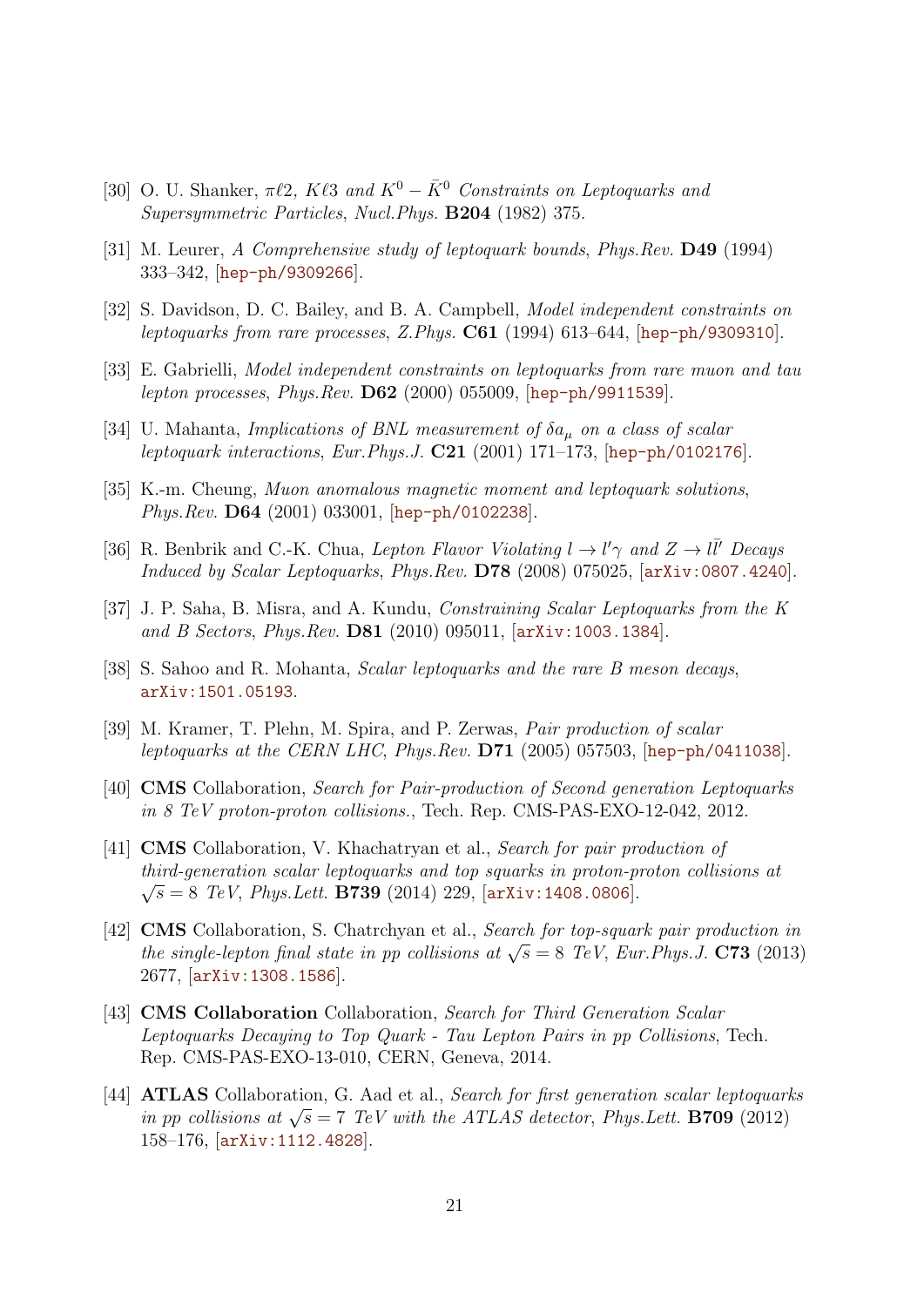- [45] **ATLAS** Collaboration, G. Aad et al., Search for second generation scalar **ATLAS** Conaboration, G. Aad et al., *Search for second generation scalar* leptoquarks in pp collisions at  $\sqrt{s} = 7$  TeV with the ATLAS detector, Eur. Phys. J. C72 (2012) 2151, [[arXiv:1203.3172](http://arxiv.org/abs/1203.3172)].
- <span id="page-22-0"></span>[46] ATLAS Collaboration, G. Aad et al., Search for third generation scalar leptoquarks **EXECUTE:** SUCTED CONSEQUENCE CONSERVANCE THE ATLAS detector, JHEP 1306 (2013) 033, in pp collisions at  $\sqrt{s} = 7$  TeV with the ATLAS detector, JHEP 1306 (2013) 033, [[arXiv:1303.0526](http://arxiv.org/abs/1303.0526)].
- <span id="page-22-1"></span>[47] ZEUS Collaboration, H. Abramowicz et al., Search for first-generation leptoquarks at HERA, Phys.Rev. D86 (2012) 012005, [[arXiv:1205.5179](http://arxiv.org/abs/1205.5179)].
- <span id="page-22-2"></span>[48] H1 Collaboration, D. M. South, Search for First Generation Leptoquarks in ep Collisions at HERA, PoS ICHEP2012 (2013) 141, [[arXiv:1302.3378](http://arxiv.org/abs/1302.3378)].
- <span id="page-22-3"></span>[49] **CMS Collaboration** Collaboration, Search for single production of scalar CNIS COHADOFATION CONSIDERING, Search for single production of scalar<br>leptoquarks in pp collisions at  $\sqrt{s} = 8$  TeV with the CMS Detector, Tech. Rep. CMS-PAS-EXO-12-043, CERN, Geneva, 2015.
- <span id="page-22-4"></span>[50] T. Mandal, S. Mitra, and S. Seth, Single Productions of Colored Particles at the LHC: An Example with Scalar Leptoquarks, [arXiv:1503.04689](http://arxiv.org/abs/1503.04689).
- <span id="page-22-5"></span>[51] CMS Collaboration, V. Khachatryan et al., Searches for supersymmetry using the  $M_{\text{T2}}$  variable in hadronic events produced in pp collisions at 8 TeV, [arXiv:1502.04358](http://arxiv.org/abs/1502.04358).
- <span id="page-22-6"></span>[52] ATLAS Collaboration, G. Aad et al., Search for squarks and gluinos with the ATLAS detector in final states with jets and missing transverse momentum using √  $\sqrt{s} = 8$  TeV proton–proton collision data, JHEP 1409 (2014) 176, [[arXiv:1405.7875](http://arxiv.org/abs/1405.7875)].
- <span id="page-22-7"></span>[53] ATLAS Collaboration, G. Aad et al., Search for massive, long-lived particles using **ATLAS** Conaboration, G. Aad et al., *Search for massive, long-lived particles a* multitrack displaced vertices or displaced lepton pairs in pp collisions at  $\sqrt{s} = 8$ TeV with the ATLAS detector, [arXiv:1504.05162](http://arxiv.org/abs/1504.05162).
- <span id="page-22-8"></span>[54] P. Minkowski,  $\mu \to e\gamma$  at a Rate of One Out of 10<sup>9</sup> Muon Decays?, Phys. Lett. **B67** (1977) 421–428. T. Yanagida, HORIZONTAL SYMMETRY AND MASSES OF NEUTRINOS, Conf.Proc. C7902131 (1979) 95–99. M. Gell-Mann, P. Ramond, and R. Slansky, Complex Spinors and Unified Theories, Conf.Proc. C790927 (1979) 315–321, [[arXiv:1306.4669](http://arxiv.org/abs/1306.4669)]. S. Glashow, The Future of Elementary Particle Physics, NATO Sci.Ser.B 59 (1980) 687. R. N. Mohapatra and G. Senjanovic, Neutrino Mass and Spontaneous Parity
	- Violation, Phys.Rev.Lett. 44 (1980) 912.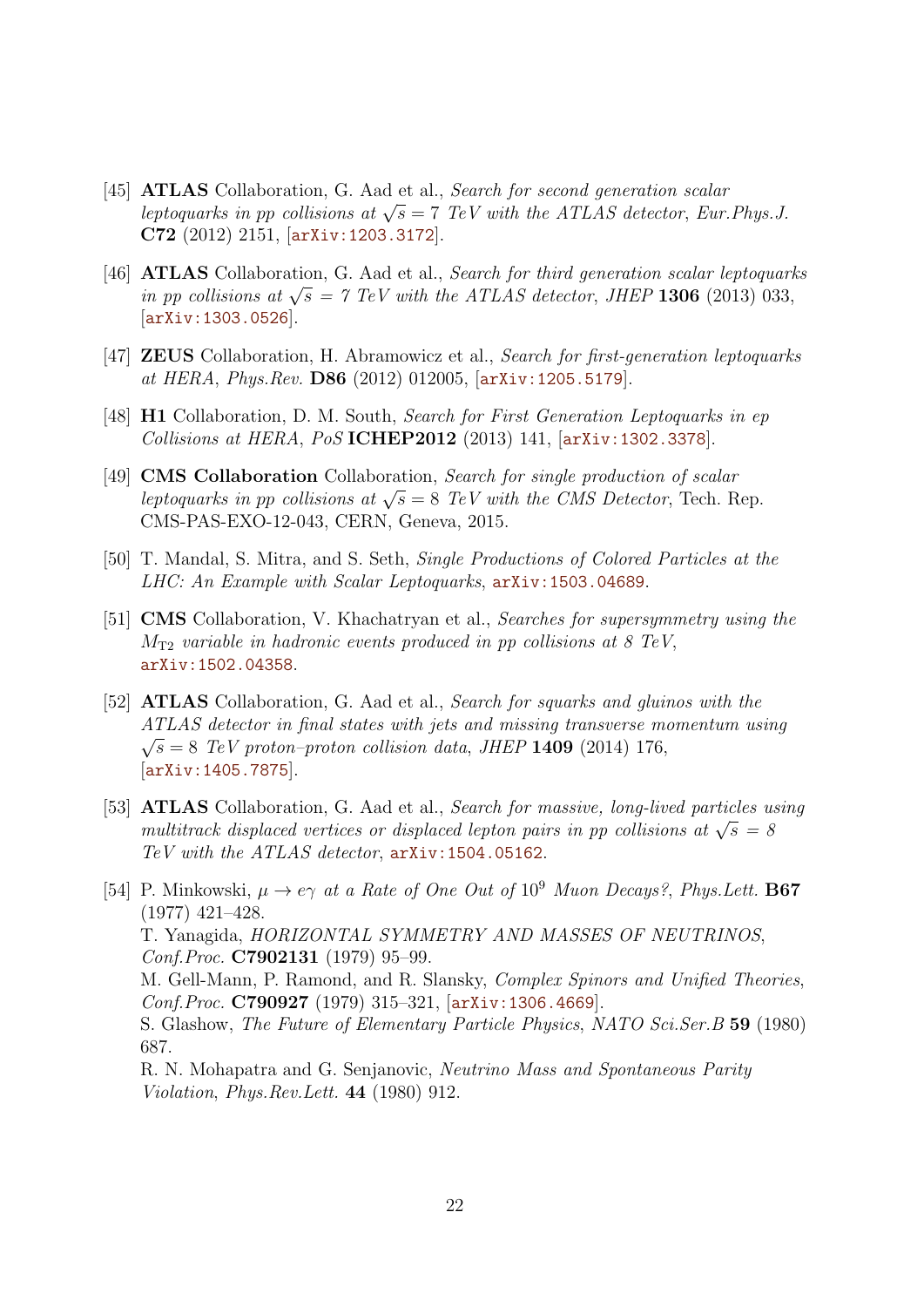- <span id="page-23-9"></span><span id="page-23-0"></span>[55] T. Asaka, S. Blanchet, and M. Shaposhnikov, The nuMSM, dark matter and neutrino masses, Phys. Lett. **B631** (2005) 151–156,  $[hep-ph/0503065]$  $[hep-ph/0503065]$  $[hep-ph/0503065]$ . T. Asaka and M. Shaposhnikov, The nuMSM, dark matter and baryon asymmetry of the universe, Phys. Lett. **B620** (2005) 17–26,  $[hep-ph/0505013]$  $[hep-ph/0505013]$  $[hep-ph/0505013]$ .
- <span id="page-23-1"></span>[56] A. Boyarsky, O. Ruchayskiy, and M. Shaposhnikov, The Role of sterile neutrinos in cosmology and astrophysics, Ann.Rev.Nucl.Part.Sci. 59 (2009) 191–214, [[arXiv:0901.0011](http://arxiv.org/abs/0901.0011)].
- <span id="page-23-2"></span>[57] V. Kuzmin, V. Rubakov, and M. Shaposhnikov, On the Anomalous Electroweak Baryon Number Nonconservation in the Early Universe, Phys.Lett. B155 (1985) 36.
- <span id="page-23-3"></span>[58] K. A. Olive and M. S. Turner, Cosmological Bounds on the Masses of Stable, Right-handed Neutrinos, Phys.Rev. D25 (1982) 213.
- <span id="page-23-4"></span>[59] P. Peebles, PRIMEVAL ADIABATIC PERTURBATIONS: EFFECT OF MASSIVE NEUTRINOS, Astrophys.J. 258 (1982) 415–424.
- <span id="page-23-5"></span>[60] P. B. Pal and L. Wolfenstein, Radiative Decays of Massive Neutrinos, Phys.Rev. D25 (1982) 766.
- [61] V. D. Barger, R. Phillips, and S. Sarkar, Remarks on the KARMEN anomaly, Phys.Lett. B352 (1995) 365-371, [[hep-ph/9503295](http://arxiv.org/abs/hep-ph/9503295)].
- <span id="page-23-10"></span>[62] A. Dolgov and S. Hansen, Massive sterile neutrinos as warm dark matter, Astropart.Phys. 16 (2002) 339–344, [[hep-ph/0009083](http://arxiv.org/abs/hep-ph/0009083)].
- <span id="page-23-6"></span>[63] K. Abazajian, G. M. Fuller, and W. H. Tucker, Direct detection of warm dark matter in the X-ray, Astrophys. J.  $562$  (2001) 593–604, [[astro-ph/0106002](http://arxiv.org/abs/astro-ph/0106002)].
- <span id="page-23-7"></span>[64] X.-D. Shi and G. M. Fuller, A New dark matter candidate: Nonthermal sterile neutrinos, *Phys.Rev.Lett.* **82** (1999) 2832–2835, [[astro-ph/9810076](http://arxiv.org/abs/astro-ph/9810076)].
- <span id="page-23-8"></span>[65] E. K. Akhmedov, V. Rubakov, and A. Y. Smirnov, Baryogenesis via neutrino oscillations,  $Phys. Rev. Lett. 81 (1998) 1359-1362,$   $hep-ph/9803255$ .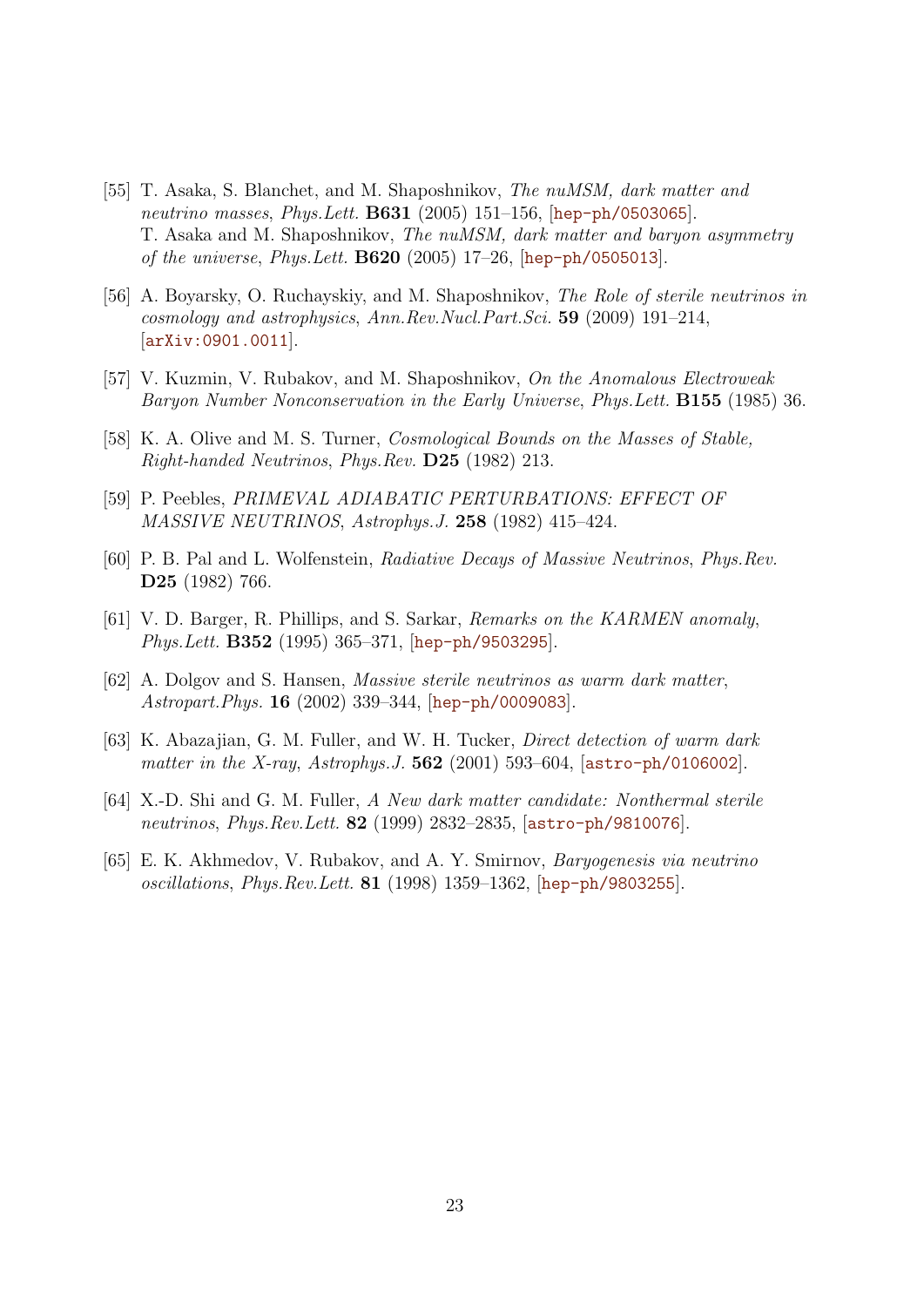- <span id="page-24-0"></span>[66] M. Shaposhnikov, The nuMSM, leptonic asymmetries, and properties of singlet fermions, JHEP 0808 (2008) 008, [[arXiv:0804.4542](http://arxiv.org/abs/0804.4542)]. L. Canetti and M. Shaposhnikov, Baryon Asymmetry of the Universe in the NuMSM, JCAP 1009 (2010) 001, [[arXiv:1006.0133](http://arxiv.org/abs/1006.0133)]. T. Asaka and H. Ishida, Flavour Mixing of Neutrinos and Baryon Asymmetry of the Universe, Phys.Lett. B692 (2010) 105–113, [[arXiv:1004.5491](http://arxiv.org/abs/1004.5491)]. T. Asaka, S. Eijima, and H. Ishida, Kinetic Equations for Baryogenesis via Sterile Neutrino Oscillation, JCAP 1202 (2012) 021, [[arXiv:1112.5565](http://arxiv.org/abs/1112.5565)]. L. Canetti, M. Drewes, and M. Shaposhnikov, Sterile Neutrinos as the Origin of Dark and Baryonic Matter, Phys.Rev.Lett. 110 (2013) 061801, [[arXiv:1204.3902](http://arxiv.org/abs/1204.3902)]. L. Canetti, M. Drewes, and M. Shaposhnikov, Matter and Antimatter in the Universe, New J.Phys. 14 (2012) 095012, [[arXiv:1204.4186](http://arxiv.org/abs/1204.4186)]. L. Canetti, M. Drewes, T. Frossard, and M. Shaposhnikov, Dark Matter, Baryogenesis and Neutrino Oscillations from Right Handed Neutrinos, Phys.Rev. D87 (2013) 093006, [[arXiv:1208.4607](http://arxiv.org/abs/1208.4607)].
- <span id="page-24-1"></span>[67] A. Pilaftsis and T. E. Underwood, Resonant leptogenesis, Nucl.Phys. B692 (2004) 303–345, [[hep-ph/0309342](http://arxiv.org/abs/hep-ph/0309342)].
- <span id="page-24-2"></span>[68] L. Wolfenstein, Neutrino Oscillations in Matter, Phys.Rev. D17 (1978) 2369–2374.
- <span id="page-24-3"></span>[69] G. Arcadi, L. Covi, and F. Dradi, 3.55 keV line in Minimal Decaying Dark Matter scenarios, [arXiv:1412.6351](http://arxiv.org/abs/1412.6351).
- <span id="page-24-4"></span>[70] E. Bulbul, M. Markevitch, A. Foster, R. K. Smith, M. Loewenstein, et al., Detection of An Unidentified Emission Line in the Stacked X-ray spectrum of Galaxy Clusters, Astrophys.J. 789 (2014) 13, [[arXiv:1402.2301](http://arxiv.org/abs/1402.2301)]. A. Boyarsky, O. Ruchayskiy, D. Iakubovskyi, and J. Franse, Unidentified Line in X-Ray Spectra of the Andromeda Galaxy and Perseus Galaxy Cluster, Phys.Rev.Lett. 113 (2014) 251301, [[arXiv:1402.4119](http://arxiv.org/abs/1402.4119)].
- <span id="page-24-5"></span>[71] Y. Mambrini, K. A. Olive, J. Quevillon, and B. Zaldivar, Gauge Coupling Unification and Nonequilibrium Thermal Dark Matter, Phys.Rev.Lett. 110 (2013) 241306, [[arXiv:1302.4438](http://arxiv.org/abs/1302.4438)].
- <span id="page-24-6"></span>[72] H. Georgi, H. R. Quinn, and S. Weinberg, Hierarchy of Interactions in Unified Gauge Theories, Phys. Rev. Lett. **33** (1974) 451–454.
- <span id="page-24-7"></span>[73] M. E. Machacek and M. T. Vaughn, Two Loop Renormalization Group Equations in a General Quantum Field Theory. 1. Wave Function Renormalization, Nucl.Phys. B222 (1983) 83.
- <span id="page-24-8"></span>[74] H. Murayama and T. Yanagida, A viable SU(5) GUT with light leptoquark bosons, Mod.Phys.Lett. A7 (1992) 147–152.